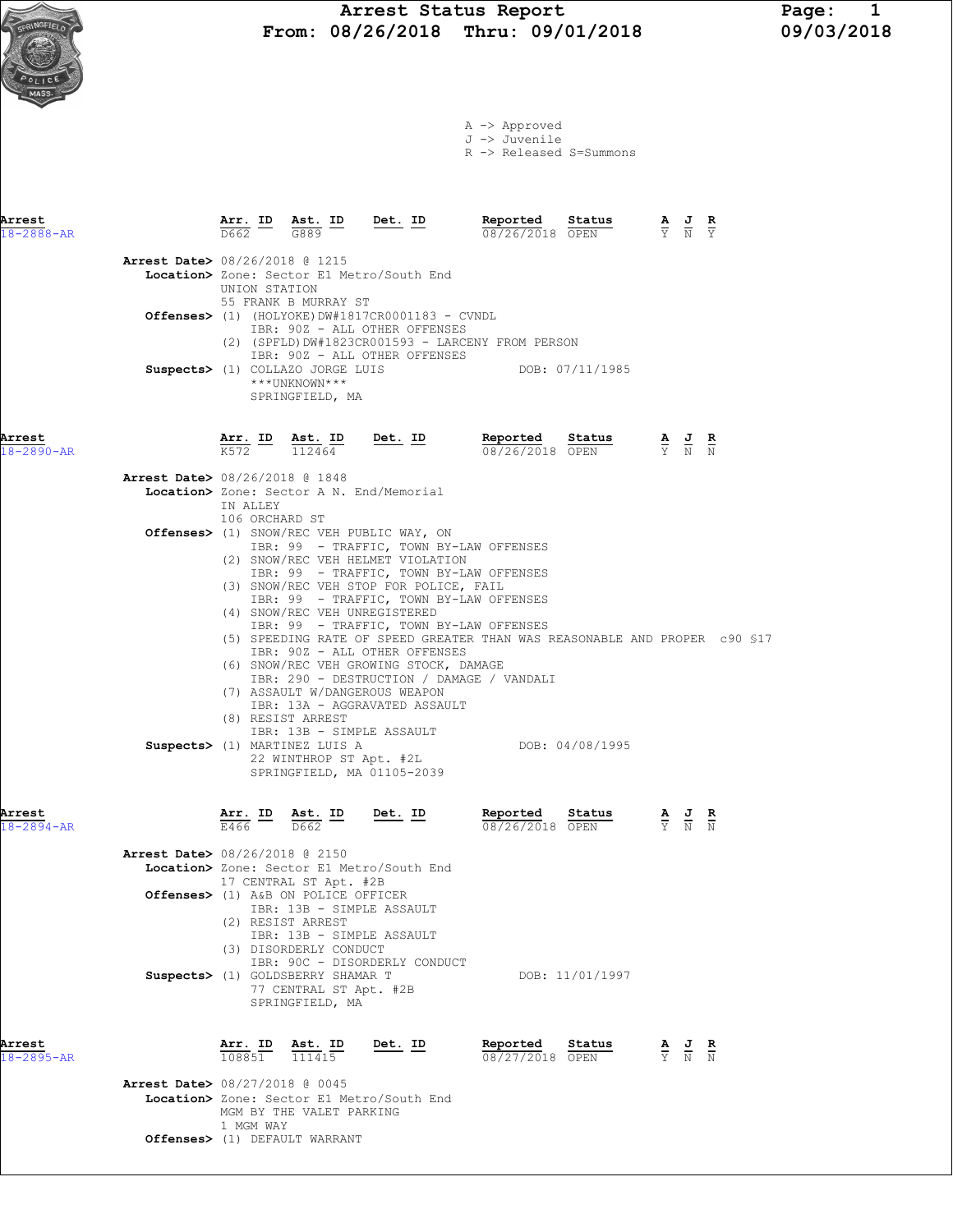# Arrest Status Report Page: 2 From: 08/26/2018 Thru: 09/01/2018

|                            |                                                                |                                          |                                                                                                                                           |                                                                                           | A -> Approved<br>J -> Juvenile<br>R -> Released S=Summons |                 |                                                                                                       |  |
|----------------------------|----------------------------------------------------------------|------------------------------------------|-------------------------------------------------------------------------------------------------------------------------------------------|-------------------------------------------------------------------------------------------|-----------------------------------------------------------|-----------------|-------------------------------------------------------------------------------------------------------|--|
|                            |                                                                |                                          | Suspects> (1) RODRIGUEZ LOUIS EDWIN<br>165 SWITZER ST<br>SPRINGFIELD, MA                                                                  | IBR: 90Z - ALL OTHER OFFENSES                                                             |                                                           | DOB: 09/17/1990 |                                                                                                       |  |
| Arrest<br>$18 - 2896 - AR$ |                                                                |                                          |                                                                                                                                           | $\frac{\texttt{Arr. ID}}{110851}$ $\frac{\texttt{ Ast. ID}}{108539}$ Det. ID              | Reported Status<br>08/27/2018 OPEN                        |                 | $\frac{\mathbf{A}}{\overline{Y}}$ $\frac{\mathbf{J}}{\overline{N}}$ $\frac{\mathbf{R}}{\overline{Y}}$ |  |
|                            | Arrest Date> 08/27/2018 @ 0131                                 |                                          | 1309 ST JAMES AVE Apt. #6                                                                                                                 | Location> Zone: Sector C East Springfield                                                 |                                                           |                 |                                                                                                       |  |
|                            |                                                                |                                          | Offenses> (1) DEFAULT WARRANT<br>Suspects> (1) HOLLOMAN CARLTON L                                                                         | IBR: 90Z - ALL OTHER OFFENSES<br>1309 ST JAMES AVE Apt. #6A<br>SPRINGFIELD, MA 01108-1209 |                                                           | DOB: 06/29/1973 |                                                                                                       |  |
| Arrest<br>$18 - 2897 - AR$ |                                                                | $\frac{\text{Arr.}}{035300}$             |                                                                                                                                           | <u>Ast. ID Det. ID</u>                                                                    | Reported<br>08/27/2018 OPEN                               | Status          | $\frac{\mathbf{A}}{\mathbf{Y}}$ $\frac{\mathbf{J}}{\mathbf{N}}$ $\frac{\mathbf{R}}{\mathbf{Y}}$       |  |
|                            | Arrest Date> 08/27/2018 @ 0915                                 |                                          | Location> Zone: Sector H1 Forest Park<br>31 FORT PLEASANT AVE<br>Suspects> (1) ALGER CASSANDRA<br>78 LAFAYETTE ST<br>PITTSFIELD, MA 01201 | Offenses> (1) DEFAULT WARRANT-1827CR000859<br>IBR: 90Z - ALL OTHER OFFENSES               |                                                           | DOB: 04/24/1986 |                                                                                                       |  |
| Arrest<br>$18 - 2898 - AR$ |                                                                | $\frac{\texttt{Arr.}}{\texttt{D662}}$ ID | $\frac{\text{Ast.}}{\text{G889}}$ ID                                                                                                      | Det. ID                                                                                   | Reported<br>08/27/2018 OPEN                               | Status          | $\frac{\mathbf{A}}{\mathbf{Y}}$ $\frac{\mathbf{J}}{\mathbf{N}}$ $\frac{\mathbf{R}}{\mathbf{Y}}$       |  |
|                            | <b>Arrest Date&gt;</b> 08/27/2018 @ 1120                       | 1550 MAIN ST                             |                                                                                                                                           | Location> Zone: Sector E1 Metro/South End                                                 |                                                           |                 |                                                                                                       |  |
|                            | <b>Offenses&gt;</b> (1) TRESPASS<br>Suspects> (1) ROSARIO JOHN |                                          | (2) THREAT TO COMMIT CRIME<br>IBR: 13C - INTIMIDATION<br>42 WINNIPEG ST<br>SPRINGFIELD, MA                                                | IBR: 90J - TRESPASS OF REAL PROPERTY                                                      |                                                           | DOB: 01/01/1997 |                                                                                                       |  |
| Arrest<br>$18 - 2899 - AR$ |                                                                | $\overline{s461}$ $\overline{c835}$      | Arr. ID Ast. ID                                                                                                                           | Det. ID                                                                                   | Reported Status<br>08/27/2018 OPEN                        |                 | $\frac{\mathbf{A}}{\mathbf{Y}}$ $\frac{\mathbf{J}}{\mathbf{N}}$ $\frac{\mathbf{R}}{\mathbf{N}}$       |  |
|                            | <b>Arrest Date&gt; 08/27/2018 @ 1320</b>                       | MAIN ST                                  | Offenses> (1) DEFAULT WARRANT<br>(2) DEFAULT WARRANT                                                                                      | Location> Zone: Sector E1 Metro/South End<br>IBR: 90Z - ALL OTHER OFFENSES                |                                                           |                 |                                                                                                       |  |
|                            |                                                                |                                          | Suspects> (1) SPICER NATHEN D<br>52 WILLARD DR<br>ENFIELD, CT 06211987                                                                    | IBR: 90Z - ALL OTHER OFFENSES                                                             |                                                           | DOB: 06/21/1987 |                                                                                                       |  |
| Arrest<br>18-2901-AR       |                                                                | $\overline{A140}$                        | <u>Arr. ID Ast. ID</u><br>109860                                                                                                          | Det. ID                                                                                   | Reported<br>08/27/2018 OPEN                               | Status          | $\frac{\mathbf{A}}{\mathbf{Y}}$ $\frac{\mathbf{J}}{\mathbf{N}}$ $\frac{\mathbf{R}}{\mathbf{N}}$       |  |
|                            | <b>Arrest Date&gt; 08/27/2018 @ 1755</b>                       |                                          |                                                                                                                                           |                                                                                           |                                                           |                 |                                                                                                       |  |

Location> Zone: Sector H1 Forest Park FORT PLEASANT AVE Offenses> (1) ARREST WARRANT DOCKET # 1820CR000413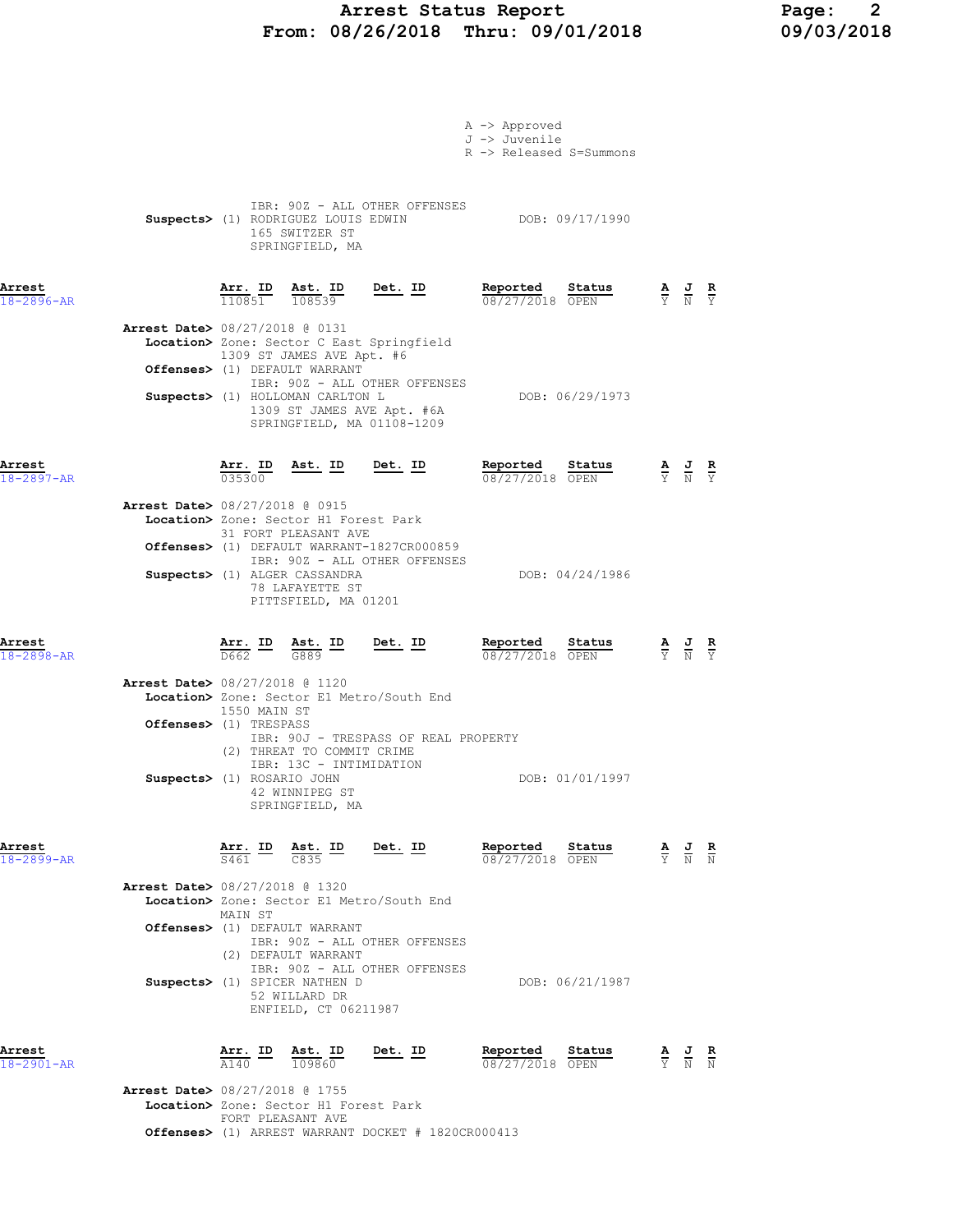# Arrest Status Report Page: 3<br>08/26/2018 Thru: 09/01/2018 09/03/2018 From: 08/26/2018 Thru: 09/01/2018

|                      |                                          |                                                   |                                                             |                                                                                       | A -> Approved                                         |                 |                                                                                                       |   |
|----------------------|------------------------------------------|---------------------------------------------------|-------------------------------------------------------------|---------------------------------------------------------------------------------------|-------------------------------------------------------|-----------------|-------------------------------------------------------------------------------------------------------|---|
|                      |                                          |                                                   |                                                             |                                                                                       | J -> Juvenile                                         |                 |                                                                                                       |   |
|                      |                                          |                                                   |                                                             |                                                                                       | R -> Released S=Summons                               |                 |                                                                                                       |   |
|                      |                                          |                                                   |                                                             |                                                                                       |                                                       |                 |                                                                                                       |   |
|                      |                                          |                                                   | Suspects> (1) TORRES JASON ALEXANDER                        | IBR: 90Z - ALL OTHER OFFENSES                                                         | DOB: 03/17/1993                                       |                 |                                                                                                       |   |
|                      |                                          |                                                   | 589 CHICOPEE ST                                             |                                                                                       |                                                       |                 |                                                                                                       |   |
|                      |                                          |                                                   | CHICOPEE, MA 01020                                          |                                                                                       |                                                       |                 |                                                                                                       |   |
| Arrest               |                                          | $\frac{\text{Arr.}}{\text{--}}$ ID                | Ast. ID                                                     | <u>Det.</u> ID                                                                        | Reported                                              | Status          |                                                                                                       |   |
| 18-2903-AR           |                                          | R546                                              |                                                             |                                                                                       | 08/27/2018 OPEN                                       |                 | $\frac{\mathbf{A}}{\mathbf{Y}}$ $\frac{\mathbf{J}}{\mathbf{N}}$ $\frac{\mathbf{R}}{\mathbf{Y}}$       |   |
|                      | <b>Arrest Date&gt;</b> 08/27/2018 @ 2020 |                                                   |                                                             |                                                                                       |                                                       |                 |                                                                                                       |   |
|                      |                                          | 1 MGM WAY                                         |                                                             | Location> Zone: Sector E1 Metro/South End                                             |                                                       |                 |                                                                                                       |   |
|                      |                                          |                                                   | Offenses> (1) DEFAULT WARRANT                               |                                                                                       |                                                       |                 |                                                                                                       |   |
|                      |                                          |                                                   | (2) DRUG, POSSESS CLASS A                                   | IBR: 90Z - ALL OTHER OFFENSES                                                         |                                                       |                 |                                                                                                       |   |
|                      |                                          |                                                   |                                                             | IBR: 35A - DRUG / NARCOTIC VIOLATIONS                                                 | Suspects> (1) DEFELICE WILLIAM ROBERT DOB: 01/19/1968 |                 |                                                                                                       |   |
|                      |                                          |                                                   | 314 APREMONT HWY<br>HOLYOKE, MA 01040                       |                                                                                       |                                                       |                 |                                                                                                       |   |
|                      |                                          |                                                   |                                                             |                                                                                       |                                                       |                 |                                                                                                       |   |
| Arrest               |                                          |                                                   | Arr. ID Ast. ID                                             | Det. ID                                                                               | Reported                                              | Status          |                                                                                                       |   |
| $18 - 2906 - AR$     |                                          | STATE 111415                                      |                                                             |                                                                                       | 08/28/2018 OPEN                                       |                 | $\frac{\mathbf{A}}{\overline{Y}}$ $\frac{\mathbf{J}}{\overline{N}}$ $\frac{\mathbf{R}}{\overline{N}}$ |   |
|                      | <b>Arrest Date&gt;</b> 08/28/2018 @ 0145 |                                                   |                                                             |                                                                                       |                                                       |                 |                                                                                                       |   |
|                      |                                          | MAIN ST                                           |                                                             | Location> Zone: Sector E1 Metro/South End                                             |                                                       |                 |                                                                                                       |   |
|                      |                                          |                                                   | <b>Offenses&gt;</b> (1) INSPECTION/STICKER, NO              | IBR: 99 - TRAFFIC, TOWN BY-LAW OFFENSES                                               |                                                       |                 |                                                                                                       |   |
|                      |                                          |                                                   |                                                             | (2) LICENSE SUSPENDED, OP MV WITH<br>IBR: 99 - TRAFFIC, TOWN BY-LAW OFFENSES          |                                                       |                 |                                                                                                       |   |
|                      |                                          |                                                   | (3) DRUG, POSSESS CLASS A                                   |                                                                                       |                                                       |                 |                                                                                                       |   |
|                      |                                          |                                                   | (4) .A&B (Simple)                                           | IBR: 35A - DRUG / NARCOTIC VIOLATIONS                                                 |                                                       |                 |                                                                                                       |   |
|                      |                                          |                                                   | IBR: 13B - SIMPLE ASSAULT<br>(5) RESIST ARREST              |                                                                                       |                                                       |                 |                                                                                                       |   |
|                      |                                          |                                                   | IBR: 13B - SIMPLE ASSAULT                                   |                                                                                       |                                                       | DOB: 10/05/1985 |                                                                                                       |   |
|                      |                                          |                                                   | Suspects> (1) RIVERA JOSE JUAN<br>414 CHESTNUT ST Apt. #714 |                                                                                       |                                                       |                 |                                                                                                       |   |
|                      |                                          |                                                   | SPRINGFIELD, MA 04401                                       |                                                                                       |                                                       |                 |                                                                                                       |   |
| Arrest               |                                          | Arr. ID                                           | Ast. ID                                                     | Det. ID                                                                               | Reported                                              | Status          | $\underline{A}$ $\underline{J}$                                                                       | R |
| 18-2907-AR           |                                          | 111415                                            | STATE                                                       |                                                                                       | 08/28/2018 OPEN                                       |                 | Y N Y                                                                                                 |   |
|                      | <b>Arrest Date&gt; 08/28/2018 @ 0145</b> |                                                   |                                                             |                                                                                       |                                                       |                 |                                                                                                       |   |
|                      |                                          | MAIN ST                                           |                                                             | Location> Zone: Sector E1 Metro/South End                                             |                                                       |                 |                                                                                                       |   |
|                      |                                          |                                                   |                                                             | <b>Offenses&gt;</b> (1) DISGUISE TO OBSTRUCT JUSTICE                                  |                                                       |                 |                                                                                                       |   |
|                      |                                          |                                                   | (2) SEAT BELT, FAIL WEAR                                    | IBR: 90Z - ALL OTHER OFFENSES                                                         |                                                       |                 |                                                                                                       |   |
|                      |                                          |                                                   |                                                             | IBR: 99 - TRAFFIC, TOWN BY-LAW OFFENSES<br>(3) FUGITIVE FROM JUSTICE ON COURT WARRANT |                                                       |                 |                                                                                                       |   |
|                      |                                          |                                                   |                                                             | IBR: 90Z - ALL OTHER OFFENSES<br>(4) ALCOHOL IN MV, POSSESS OPEN CONTAINER OF         |                                                       |                 |                                                                                                       |   |
|                      |                                          |                                                   |                                                             | IBR: 90G - LIQUOR LAW VIOLATIONS                                                      |                                                       |                 |                                                                                                       |   |
|                      |                                          |                                                   |                                                             | (5) Open Container of Marijuana<br>IBR: 90Z - ALL OTHER OFFENSES                      |                                                       |                 |                                                                                                       |   |
|                      |                                          |                                                   | Suspects> (1) AWOSIKA BANKOLE<br>86 SHERMAN ST              |                                                                                       |                                                       | DOB: 12/18/1984 |                                                                                                       |   |
|                      |                                          |                                                   | SPRINGFIELD, MA                                             |                                                                                       |                                                       |                 |                                                                                                       |   |
|                      |                                          |                                                   |                                                             |                                                                                       |                                                       |                 |                                                                                                       |   |
| Arrest<br>18-2908-AR |                                          | $\frac{\text{Arr.}}{\text{L}}$ ID Ast. ID<br>B218 | M467                                                        | Det. ID                                                                               | Reported<br>08/28/2018 OPEN                           | Status          | $\frac{\mathbf{A}}{\mathbf{Y}}$ $\frac{\mathbf{J}}{\mathbf{N}}$ $\frac{\mathbf{R}}{\mathbf{N}}$       |   |
|                      | <b>Arrest Date&gt;</b> 08/28/2018 @ 1025 |                                                   |                                                             |                                                                                       |                                                       |                 |                                                                                                       |   |
|                      |                                          | גססג ווסטרידא                                     |                                                             | Location> Zone: Sector H2 Forest Park/EFP                                             |                                                       |                 |                                                                                                       |   |

 KITCHEN AREA 40 RITTENHOUSE TER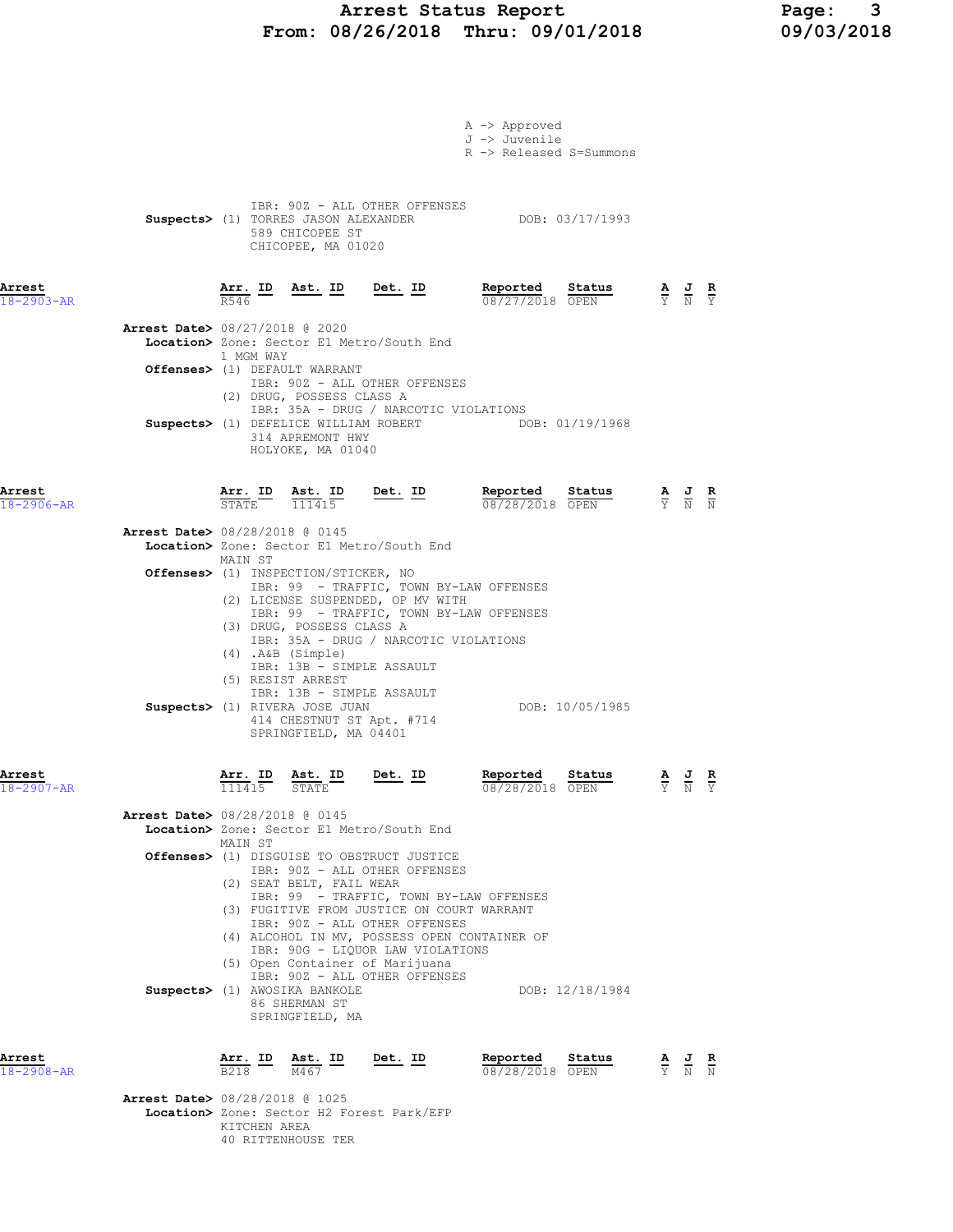# Arrest Status Report 1894 Page: 4<br>18/26/2018 Thru: 09/01/2018 19/03/2018 From: 08/26/2018 Thru: 09/01/2018

|                            |                                                                                                                |                                             |                                                                                           | A -> Approved<br>J -> Juvenile<br>R -> Released S=Summons                                                                      |                 |                                                                                                 |  |
|----------------------------|----------------------------------------------------------------------------------------------------------------|---------------------------------------------|-------------------------------------------------------------------------------------------|--------------------------------------------------------------------------------------------------------------------------------|-----------------|-------------------------------------------------------------------------------------------------|--|
|                            |                                                                                                                | 40 RITTENHOUSE TER<br>SPRINGFIELD, MA 01108 | IBR: 90Z - ALL OTHER OFFENSES                                                             | <b>Offenses&gt;</b> (1) ARREST WARRANT 1844CR000959 STRANGULATION<br>Suspects> (1) BURTON-HILL CHRISTIAN MILES DOB: 03/11/1985 |                 |                                                                                                 |  |
| Arrest<br>$18 - 2910 - AR$ |                                                                                                                |                                             | $\frac{\texttt{Arr.}}{\texttt{S265}}$ ID $\frac{\texttt{Ast.}}{\texttt{G889}}$ ID Det. ID | <b>Reported Status A J R</b><br>$\frac{0.8728}{0.0128}$ OPEN $\frac{1}{2}$ N Y                                                 |                 |                                                                                                 |  |
|                            | <b>Arrest Date&gt;</b> 08/28/2018 @ 1251<br>Location> Zone: Sector E2 Metro/6Corners<br>HIGH ST                |                                             |                                                                                           |                                                                                                                                |                 |                                                                                                 |  |
|                            |                                                                                                                |                                             | IBR: 90Z - ALL OTHER OFFENSES                                                             | Offenses> (1) ARREST WARRANT 1823CR005809 A&B PERSON OVER 60                                                                   |                 |                                                                                                 |  |
|                            | Suspects> (1) LOZADA FRANCISCO                                                                                 | 116 MULBERRY ST<br>SPRINGFIELD, MA 01105    |                                                                                           | DOB: 05/24/1992                                                                                                                |                 |                                                                                                 |  |
| Arrest<br>$18 - 2911 - AR$ | $\frac{\texttt{Arr.}}{\texttt{B880}}$ $\frac{\texttt{ID}}{\texttt{R750}}$ $\frac{\texttt{Ab.}}{\texttt{R750}}$ |                                             | Det. ID                                                                                   | Reported Status<br>08/28/2018 OPEN                                                                                             |                 | $\frac{\mathbf{A}}{\mathbf{Y}}$ $\frac{\mathbf{J}}{\mathbf{N}}$ $\frac{\mathbf{R}}{\mathbf{N}}$ |  |
|                            | <b>Arrest Date&gt;</b> 08/28/2018 @ 1458<br>Location> Zone: Sector H2 Forest Park/EFP                          |                                             |                                                                                           |                                                                                                                                |                 |                                                                                                 |  |
|                            | CONVERSE ST<br>Offenses> (1) SPEEDING                                                                          |                                             |                                                                                           |                                                                                                                                |                 |                                                                                                 |  |
|                            |                                                                                                                |                                             |                                                                                           | IBR: 99 - TRAFFIC, TOWN BY-LAW OFFENSES                                                                                        |                 |                                                                                                 |  |
|                            | (2) STOP FOR POLICE, FAIL<br>Suspects> (1) TUCKER ASHTON R                                                     | 108 WHITTIER ST                             | (3) LICENSE SUSPENDED, OP MV WITH<br>SPRINGFIELD, MA 01108-2435                           | IBR: 99 - TRAFFIC, TOWN BY-LAW OFFENSES<br>IBR: 99 - TRAFFIC, TOWN BY-LAW OFFENSES                                             | DOB: 11/13/1997 |                                                                                                 |  |
| Arrest<br>$18 - 2913 - AR$ |                                                                                                                |                                             | $\frac{\texttt{Arr.}}{\texttt{W835}}$ ID $\frac{\texttt{Ast.}}{\texttt{D662}}$ ID Det. ID | <b>Reported Status A J R</b><br>08/28/2018 OPEN $\frac{1}{Y}$ <b>N</b> $\frac{1}{Y}$                                           |                 |                                                                                                 |  |
|                            | Arrest Date> 08/28/2018 @ 1520<br>Location> Zone: Sector F2 Old&Upper Hill<br>KING ST                          |                                             |                                                                                           |                                                                                                                                |                 |                                                                                                 |  |
|                            |                                                                                                                |                                             | IBR: 520 - WEAPON LAW VIOLATIONS<br>(2) RECEIVE STOLEN PROPERTY -\$1200                   | Offenses> (1) FIREARM, CARRY WITHOUT LICENSE LOADED c269 s.10(n)                                                               |                 |                                                                                                 |  |
|                            | Suspects> (1) WILLIAMS VASHON                                                                                  | 607 FRONT ST Apt. #1R<br>CHICOPEE, MA       | IBR: 280 - STOLEN PROPERTY OFFENSES                                                       |                                                                                                                                | DOB: 02/14/1997 |                                                                                                 |  |
| Arrest<br>$18 - 2914 - AR$ | $\frac{1}{149}$ $\frac{1}{1662}$                                                                               |                                             | Arr. ID Ast. ID Det. ID                                                                   | Reported Status<br>08/28/2018 OPEN                                                                                             |                 | $\frac{\mathbf{A}}{\mathbf{Y}}$ $\frac{\mathbf{J}}{\mathbf{N}}$ $\frac{\mathbf{R}}{\mathbf{Y}}$ |  |
|                            | <b>Arrest Date&gt; 08/28/2018 @ 1515</b><br>Location> Zone: Sector F2 Old&Upper Hill<br>WALNUT ST              |                                             |                                                                                           |                                                                                                                                |                 |                                                                                                 |  |
|                            |                                                                                                                |                                             | IBR: 520 - WEAPON LAW VIOLATIONS<br>(2) RECEIVE STOLEN PROPERTY -\$1200                   | <b>Offenses&gt;</b> (1) FIREARM WITHOUT LICENSE, CARRY LOADED $c269/10$ (a) $\alpha$ (n)                                       |                 |                                                                                                 |  |
|                            | (3) DRUG, POSSESS CLASS B                                                                                      |                                             | IBR: 280 - STOLEN PROPERTY OFFENSES                                                       |                                                                                                                                |                 |                                                                                                 |  |
|                            |                                                                                                                | SPRINGFIELD, MA 01109                       | IBR: 35A - DRUG / NARCOTIC VIOLATIONS<br>111 MASSACHUSETTS AVE Apt. #1ST                  | Suspects> (1) PARRISH-CAMBELL GLENDON C DOB: 05/19/2000                                                                        |                 |                                                                                                 |  |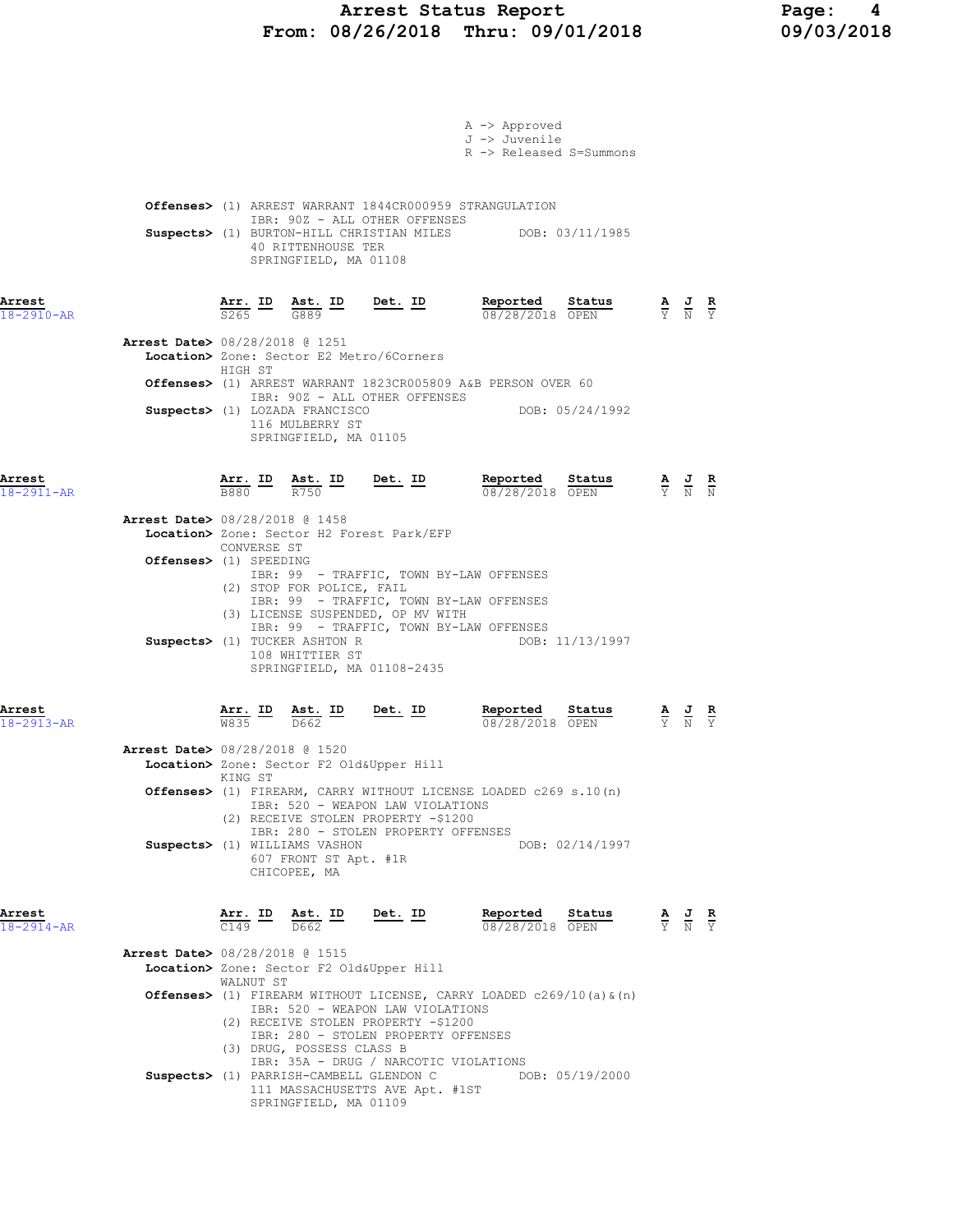#### Arrest Status Report Page: 5 From: 08/26/2018 Thru: 09/01/2018 09/03/2018

A -> Approved J -> Juvenile

|                            |                                                                        |                                      |                                                                           |                                                                                                                                                                                                                                                                                            | R -> Released S=Summons     |                 |                                                                                                 |                                                                                                       |  |
|----------------------------|------------------------------------------------------------------------|--------------------------------------|---------------------------------------------------------------------------|--------------------------------------------------------------------------------------------------------------------------------------------------------------------------------------------------------------------------------------------------------------------------------------------|-----------------------------|-----------------|-------------------------------------------------------------------------------------------------|-------------------------------------------------------------------------------------------------------|--|
| Arrest<br>$18 - 2915 - AR$ |                                                                        | $\frac{\text{Arr.}}{\text{D662}}$ ID | $\frac{\text{Ast.}}{\text{H199}}$ ID                                      | Det. ID                                                                                                                                                                                                                                                                                    | Reported<br>08/28/2018 OPEN | Status          | $\frac{\mathbf{A}}{\mathbf{Y}}$ $\frac{\mathbf{J}}{\mathbf{N}}$ $\frac{\mathbf{R}}{\mathbf{Y}}$ |                                                                                                       |  |
|                            | <b>Arrest Date&gt; 08/28/2018 @ 1500</b><br>Suspects> (1) DEEN ABDUL A | WALNUT ST                            |                                                                           | Location> Zone: Sector F2 Old&Upper Hill<br><b>Offenses&gt;</b> (1) FIREARM WITHOUT LICENSE, CARRY LOADED $c269/10$ (a) $\alpha$ (n)<br>IBR: 520 - WEAPON LAW VIOLATIONS<br>(2) RECEIVE STOLEN PROPERTY -\$1200<br>IBR: 280 - STOLEN PROPERTY OFFENSES                                     |                             | DOB: 01/01/1997 |                                                                                                 |                                                                                                       |  |
| Arrest<br>18-2916-AR       |                                                                        | HOMELESS<br>Arr. ID<br>G889          | OTHER, UK<br>Ast. ID<br>108856                                            | Det. ID                                                                                                                                                                                                                                                                                    | Reported<br>08/28/2018 OPEN | Status          |                                                                                                 | $\frac{\mathbf{A}}{\mathbf{Y}}$ $\frac{\mathbf{J}}{\mathbf{N}}$ $\frac{\mathbf{R}}{\mathbf{Y}}$       |  |
|                            | <b>Arrest Date&gt; 08/28/2018 @ 1500</b>                               | IN THE STREET<br>KING ST             |                                                                           | Location> Zone: Sector F2 Old&Upper Hill<br><b>Offenses&gt;</b> (1) FIREARM WITHOUT LICENSE, CARRY LOADED $c269/10$ (a) $\alpha$ (n)                                                                                                                                                       |                             |                 |                                                                                                 |                                                                                                       |  |
|                            |                                                                        |                                      | Suspects> (1) GUZMAN TATIANA M<br>49 SHERMAN ST Apt. #2                   | IBR: 520 - WEAPON LAW VIOLATIONS<br>(2) DEFAULT WARRANT HAMPDEN COUNTY JUVENILE<br>IBR: 90Z - ALL OTHER OFFENSES<br>(3) RECEIVE STOLEN PROPERTY -\$1200<br>IBR: 280 - STOLEN PROPERTY OFFENSES<br>SPRINGFIELD, MA 01109-3515                                                               |                             | DOB: 11/20/1999 |                                                                                                 |                                                                                                       |  |
| Arrest<br>$18 - 2917 - AR$ |                                                                        | $\frac{\text{Arr.}}{108862}$         | $\frac{\text{Ast.}}{103601}$                                              | <u>Det. ID</u>                                                                                                                                                                                                                                                                             | Reported<br>08/28/2018 OPEN | Status          |                                                                                                 | $\frac{\mathbf{A}}{\overline{Y}}$ $\frac{\mathbf{J}}{\overline{N}}$ $\frac{\mathbf{R}}{\overline{Y}}$ |  |
|                            | Arrest Date> 08/28/2018 @ 1715                                         | UNION STATION                        | 55 FRANK B MURRAY ST                                                      | Location> Zone: Sector E1 Metro/South End                                                                                                                                                                                                                                                  |                             |                 |                                                                                                 |                                                                                                       |  |
|                            |                                                                        |                                      | Suspects> (1) SMITH DUANE OTIS<br>225 SLATER AVE<br>SPRINGFIELD, MA 01119 | Offenses> (1) DEFAULT WARRANT 1823CR001056<br>IBR: 90Z - ALL OTHER OFFENSES<br>(2) DEFAULT WARRANT 1517CR001279<br>IBR: 90Z - ALL OTHER OFFENSES<br>(3) DEFAULT WARRANT 1417CR002692<br>IBR: 90Z - ALL OTHER OFFENSES<br>(4) DEFAULT WARRANT 1217CR004066<br>IBR: 90Z - ALL OTHER OFFENSES |                             | DOB: 09/09/1975 |                                                                                                 |                                                                                                       |  |
| Arrest<br>$18 - 2918 - AR$ | Arrest Date> 08/28/2018 @ 1722                                         | Arr. ID<br>101937                    | Ast. ID<br>106895                                                         | Det. ID                                                                                                                                                                                                                                                                                    | Reported<br>08/28/2018 OPEN | Status          |                                                                                                 | $\frac{\mathbf{A}}{\mathbf{Y}}$ $\frac{\mathbf{J}}{\mathbf{N}}$ $\frac{\mathbf{R}}{\mathbf{Y}}$       |  |
|                            |                                                                        | FRONT OF<br>140 HIGH ST<br>HOMELESS  | Suspects> (1) RIVERA LIANESSA<br>SPRINGFIELD, MA                          | Location> Zone: Sector E2 Metro/6Corners<br><b>Offenses&gt;</b> (1) ARREST WARRANT W.SPRINGFIELD #1823CR005141<br>IBR: 90Z - ALL OTHER OFFENSES                                                                                                                                            |                             | DOB: 05/06/1988 |                                                                                                 |                                                                                                       |  |
| Arrest                     |                                                                        |                                      | Arr. ID Ast. ID                                                           | Det. ID                                                                                                                                                                                                                                                                                    | Reported                    | Status          |                                                                                                 | AJ R                                                                                                  |  |

18-2919-AR 100621 109819 08/28/2018 OPEN Y N Y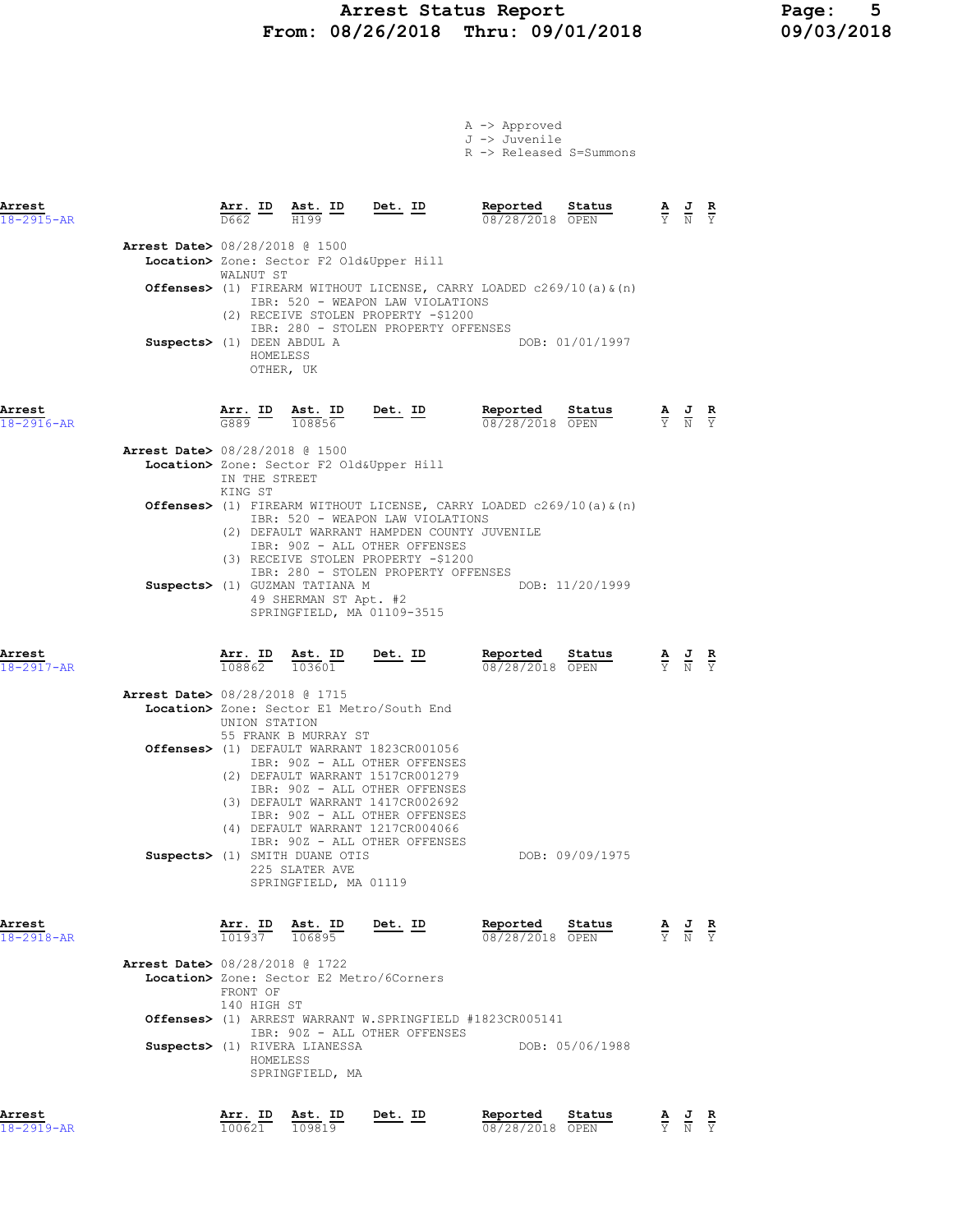### Arrest Status Report Page: 6 From: 08/26/2018 Thru: 09/01/2018 09/03/2018

| A -> Approved<br>J -> Juvenile<br>R -> Released S=Summons<br>Arrest Date> 08/28/2018 @ 1750<br>Location> Zone: Sector E1 Metro/South End<br>49 MILL ST<br>Offenses> (1) VIOL. OF CITY ORD.- Panhandling<br>IBR: 90Z - ALL OTHER OFFENSES<br>(2) DISORDERLY CONDUCT<br>IBR: 90C - DISORDERLY CONDUCT<br>DOB: 03/20/1959<br>Suspects> (1) KITT MARVIN TYRONE<br>52 AVON PL<br>SPRINGFIELD, MA 01105<br><u>Arr.</u> ID<br>Reported<br><u>Ast. ID</u><br><u>Det. ID</u><br>Status<br>$\frac{\mathbf{A}}{\overline{Y}}$ $\frac{\mathbf{J}}{\overline{N}}$ $\frac{\mathbf{R}}{\overline{Y}}$<br>0.54983<br>C240<br>08/28/2018 OPEN<br>Arrest Date> 08/28/2018 @ 1815<br>Location> Zone: Sector E1 Metro/South End<br>MCDONALDS<br>360 MAIN ST<br>Offenses> (1) DISORDERLY CONDUCT<br>IBR: 90C - DISORDERLY CONDUCT<br>Suspects> (1) TURNER REBECCA KRISTINE<br>DOB: 03/08/1982<br>111 OAKLAND ST Apt. #29<br>SPRINGFIELD, MA 01108<br>Ast. ID<br><u>Det. ID</u><br>Reported<br>Status<br>$\frac{\texttt{Arr.}}{\texttt{T498}}$ ID<br>$\frac{\mathbf{A}}{\overline{Y}}$ $\frac{\mathbf{J}}{\overline{N}}$ $\frac{\mathbf{R}}{\overline{N}}$<br>109937<br>08/28/2018 OPEN<br><b>Arrest Date&gt; 08/28/2018 @ 1830</b><br>Location> Zone: Sector E2 Metro/6Corners<br>931 WORTHINGTON ST<br>Offenses> (1) LICENSE SUSPENDED, OP MV WITH<br>IBR: 99 - TRAFFIC, TOWN BY-LAW OFFENSES<br>Suspects> (1) LANE LAVELL<br>DOB: 01/11/1990<br>155 BELMONT AVE Apt. #1L<br>SPRINGFIELD, MA<br>Det. ID<br>Reported<br>Arr. ID<br>Ast. ID<br>Status<br>$\frac{\mathbf{A}}{\overline{Y}}$<br>$\frac{1}{N}$<br>$\frac{R}{N}$<br>111495<br>108853<br>08/28/2018 OPEN<br><b>Arrest Date&gt;</b> 08/28/2018 @ 1839<br>Location> Zone: Sector F2 Old&Upper Hill<br>HANCOCK ST<br>Offenses> (1) UNLICENSED OPERATION OF MV<br>IBR: 99 - TRAFFIC, TOWN BY-LAW OFFENSES<br>(2) REGISTRATION SUSPENDED, OP MV WITH<br>IBR: 99 - TRAFFIC, TOWN BY-LAW OFFENSES<br>Suspects> (1) SUERO FELIX<br>DOB: 02/03/1991<br>251 DICKINSON ST Apt. #1ST F<br>SPRINGFIELD, MA<br>$\frac{\texttt{Arr.}}{109490}$ $\frac{\texttt{ Ast.}}{111413}$ Det. ID<br>Reported<br><b>Status A</b> $J$ <b>R</b> $\overline{N}$ <b>P</b> $\overline{N}$ <b>P</b> $\overline{N}$ <b>P</b> $\overline{N}$<br>08/28/2018 OPEN<br><b>Arrest Date&gt; 08/28/2018 @ 2012</b><br>Location> Zone: Sector E2 Metro/6Corners<br>ON THE STEPS OF<br>38 SCHOOL ST<br>Offenses> (1) TRESPASS<br>IBR: 90J - TRESPASS OF REAL PROPERTY<br>(2) DEFAULT WARRANT<br>IBR: 90Z - ALL OTHER OFFENSES<br>(3) DANGEROUS WEAPON, CARRY WITH HAVING ACTIVE WARRANT<br>IBR: 520 - WEAPON LAW VIOLATIONS<br>Suspects> (1) GRANT STEPHEN JUNIOR |                      |  |  |                 |  |  |
|-------------------------------------------------------------------------------------------------------------------------------------------------------------------------------------------------------------------------------------------------------------------------------------------------------------------------------------------------------------------------------------------------------------------------------------------------------------------------------------------------------------------------------------------------------------------------------------------------------------------------------------------------------------------------------------------------------------------------------------------------------------------------------------------------------------------------------------------------------------------------------------------------------------------------------------------------------------------------------------------------------------------------------------------------------------------------------------------------------------------------------------------------------------------------------------------------------------------------------------------------------------------------------------------------------------------------------------------------------------------------------------------------------------------------------------------------------------------------------------------------------------------------------------------------------------------------------------------------------------------------------------------------------------------------------------------------------------------------------------------------------------------------------------------------------------------------------------------------------------------------------------------------------------------------------------------------------------------------------------------------------------------------------------------------------------------------------------------------------------------------------------------------------------------------------------------------------------------------------------------------------------------------------------------------------------------------------------------------------------------------------------------------------------------------------------------------------------------------------------------------------------------------------------------------------------------------------------------------------------------------------------------------------------|----------------------|--|--|-----------------|--|--|
|                                                                                                                                                                                                                                                                                                                                                                                                                                                                                                                                                                                                                                                                                                                                                                                                                                                                                                                                                                                                                                                                                                                                                                                                                                                                                                                                                                                                                                                                                                                                                                                                                                                                                                                                                                                                                                                                                                                                                                                                                                                                                                                                                                                                                                                                                                                                                                                                                                                                                                                                                                                                                                                             |                      |  |  |                 |  |  |
|                                                                                                                                                                                                                                                                                                                                                                                                                                                                                                                                                                                                                                                                                                                                                                                                                                                                                                                                                                                                                                                                                                                                                                                                                                                                                                                                                                                                                                                                                                                                                                                                                                                                                                                                                                                                                                                                                                                                                                                                                                                                                                                                                                                                                                                                                                                                                                                                                                                                                                                                                                                                                                                             |                      |  |  |                 |  |  |
|                                                                                                                                                                                                                                                                                                                                                                                                                                                                                                                                                                                                                                                                                                                                                                                                                                                                                                                                                                                                                                                                                                                                                                                                                                                                                                                                                                                                                                                                                                                                                                                                                                                                                                                                                                                                                                                                                                                                                                                                                                                                                                                                                                                                                                                                                                                                                                                                                                                                                                                                                                                                                                                             |                      |  |  |                 |  |  |
|                                                                                                                                                                                                                                                                                                                                                                                                                                                                                                                                                                                                                                                                                                                                                                                                                                                                                                                                                                                                                                                                                                                                                                                                                                                                                                                                                                                                                                                                                                                                                                                                                                                                                                                                                                                                                                                                                                                                                                                                                                                                                                                                                                                                                                                                                                                                                                                                                                                                                                                                                                                                                                                             |                      |  |  |                 |  |  |
|                                                                                                                                                                                                                                                                                                                                                                                                                                                                                                                                                                                                                                                                                                                                                                                                                                                                                                                                                                                                                                                                                                                                                                                                                                                                                                                                                                                                                                                                                                                                                                                                                                                                                                                                                                                                                                                                                                                                                                                                                                                                                                                                                                                                                                                                                                                                                                                                                                                                                                                                                                                                                                                             | Arrest<br>18-2920-AR |  |  |                 |  |  |
|                                                                                                                                                                                                                                                                                                                                                                                                                                                                                                                                                                                                                                                                                                                                                                                                                                                                                                                                                                                                                                                                                                                                                                                                                                                                                                                                                                                                                                                                                                                                                                                                                                                                                                                                                                                                                                                                                                                                                                                                                                                                                                                                                                                                                                                                                                                                                                                                                                                                                                                                                                                                                                                             |                      |  |  |                 |  |  |
|                                                                                                                                                                                                                                                                                                                                                                                                                                                                                                                                                                                                                                                                                                                                                                                                                                                                                                                                                                                                                                                                                                                                                                                                                                                                                                                                                                                                                                                                                                                                                                                                                                                                                                                                                                                                                                                                                                                                                                                                                                                                                                                                                                                                                                                                                                                                                                                                                                                                                                                                                                                                                                                             |                      |  |  |                 |  |  |
|                                                                                                                                                                                                                                                                                                                                                                                                                                                                                                                                                                                                                                                                                                                                                                                                                                                                                                                                                                                                                                                                                                                                                                                                                                                                                                                                                                                                                                                                                                                                                                                                                                                                                                                                                                                                                                                                                                                                                                                                                                                                                                                                                                                                                                                                                                                                                                                                                                                                                                                                                                                                                                                             |                      |  |  |                 |  |  |
|                                                                                                                                                                                                                                                                                                                                                                                                                                                                                                                                                                                                                                                                                                                                                                                                                                                                                                                                                                                                                                                                                                                                                                                                                                                                                                                                                                                                                                                                                                                                                                                                                                                                                                                                                                                                                                                                                                                                                                                                                                                                                                                                                                                                                                                                                                                                                                                                                                                                                                                                                                                                                                                             | Arrest<br>18-2922-AR |  |  |                 |  |  |
|                                                                                                                                                                                                                                                                                                                                                                                                                                                                                                                                                                                                                                                                                                                                                                                                                                                                                                                                                                                                                                                                                                                                                                                                                                                                                                                                                                                                                                                                                                                                                                                                                                                                                                                                                                                                                                                                                                                                                                                                                                                                                                                                                                                                                                                                                                                                                                                                                                                                                                                                                                                                                                                             |                      |  |  |                 |  |  |
|                                                                                                                                                                                                                                                                                                                                                                                                                                                                                                                                                                                                                                                                                                                                                                                                                                                                                                                                                                                                                                                                                                                                                                                                                                                                                                                                                                                                                                                                                                                                                                                                                                                                                                                                                                                                                                                                                                                                                                                                                                                                                                                                                                                                                                                                                                                                                                                                                                                                                                                                                                                                                                                             |                      |  |  |                 |  |  |
|                                                                                                                                                                                                                                                                                                                                                                                                                                                                                                                                                                                                                                                                                                                                                                                                                                                                                                                                                                                                                                                                                                                                                                                                                                                                                                                                                                                                                                                                                                                                                                                                                                                                                                                                                                                                                                                                                                                                                                                                                                                                                                                                                                                                                                                                                                                                                                                                                                                                                                                                                                                                                                                             | Arrest<br>18-2923-AR |  |  |                 |  |  |
|                                                                                                                                                                                                                                                                                                                                                                                                                                                                                                                                                                                                                                                                                                                                                                                                                                                                                                                                                                                                                                                                                                                                                                                                                                                                                                                                                                                                                                                                                                                                                                                                                                                                                                                                                                                                                                                                                                                                                                                                                                                                                                                                                                                                                                                                                                                                                                                                                                                                                                                                                                                                                                                             |                      |  |  |                 |  |  |
|                                                                                                                                                                                                                                                                                                                                                                                                                                                                                                                                                                                                                                                                                                                                                                                                                                                                                                                                                                                                                                                                                                                                                                                                                                                                                                                                                                                                                                                                                                                                                                                                                                                                                                                                                                                                                                                                                                                                                                                                                                                                                                                                                                                                                                                                                                                                                                                                                                                                                                                                                                                                                                                             |                      |  |  |                 |  |  |
|                                                                                                                                                                                                                                                                                                                                                                                                                                                                                                                                                                                                                                                                                                                                                                                                                                                                                                                                                                                                                                                                                                                                                                                                                                                                                                                                                                                                                                                                                                                                                                                                                                                                                                                                                                                                                                                                                                                                                                                                                                                                                                                                                                                                                                                                                                                                                                                                                                                                                                                                                                                                                                                             |                      |  |  |                 |  |  |
|                                                                                                                                                                                                                                                                                                                                                                                                                                                                                                                                                                                                                                                                                                                                                                                                                                                                                                                                                                                                                                                                                                                                                                                                                                                                                                                                                                                                                                                                                                                                                                                                                                                                                                                                                                                                                                                                                                                                                                                                                                                                                                                                                                                                                                                                                                                                                                                                                                                                                                                                                                                                                                                             | Arrest<br>18-2924-AR |  |  |                 |  |  |
|                                                                                                                                                                                                                                                                                                                                                                                                                                                                                                                                                                                                                                                                                                                                                                                                                                                                                                                                                                                                                                                                                                                                                                                                                                                                                                                                                                                                                                                                                                                                                                                                                                                                                                                                                                                                                                                                                                                                                                                                                                                                                                                                                                                                                                                                                                                                                                                                                                                                                                                                                                                                                                                             |                      |  |  |                 |  |  |
|                                                                                                                                                                                                                                                                                                                                                                                                                                                                                                                                                                                                                                                                                                                                                                                                                                                                                                                                                                                                                                                                                                                                                                                                                                                                                                                                                                                                                                                                                                                                                                                                                                                                                                                                                                                                                                                                                                                                                                                                                                                                                                                                                                                                                                                                                                                                                                                                                                                                                                                                                                                                                                                             |                      |  |  |                 |  |  |
|                                                                                                                                                                                                                                                                                                                                                                                                                                                                                                                                                                                                                                                                                                                                                                                                                                                                                                                                                                                                                                                                                                                                                                                                                                                                                                                                                                                                                                                                                                                                                                                                                                                                                                                                                                                                                                                                                                                                                                                                                                                                                                                                                                                                                                                                                                                                                                                                                                                                                                                                                                                                                                                             |                      |  |  | DOB: 05/12/1981 |  |  |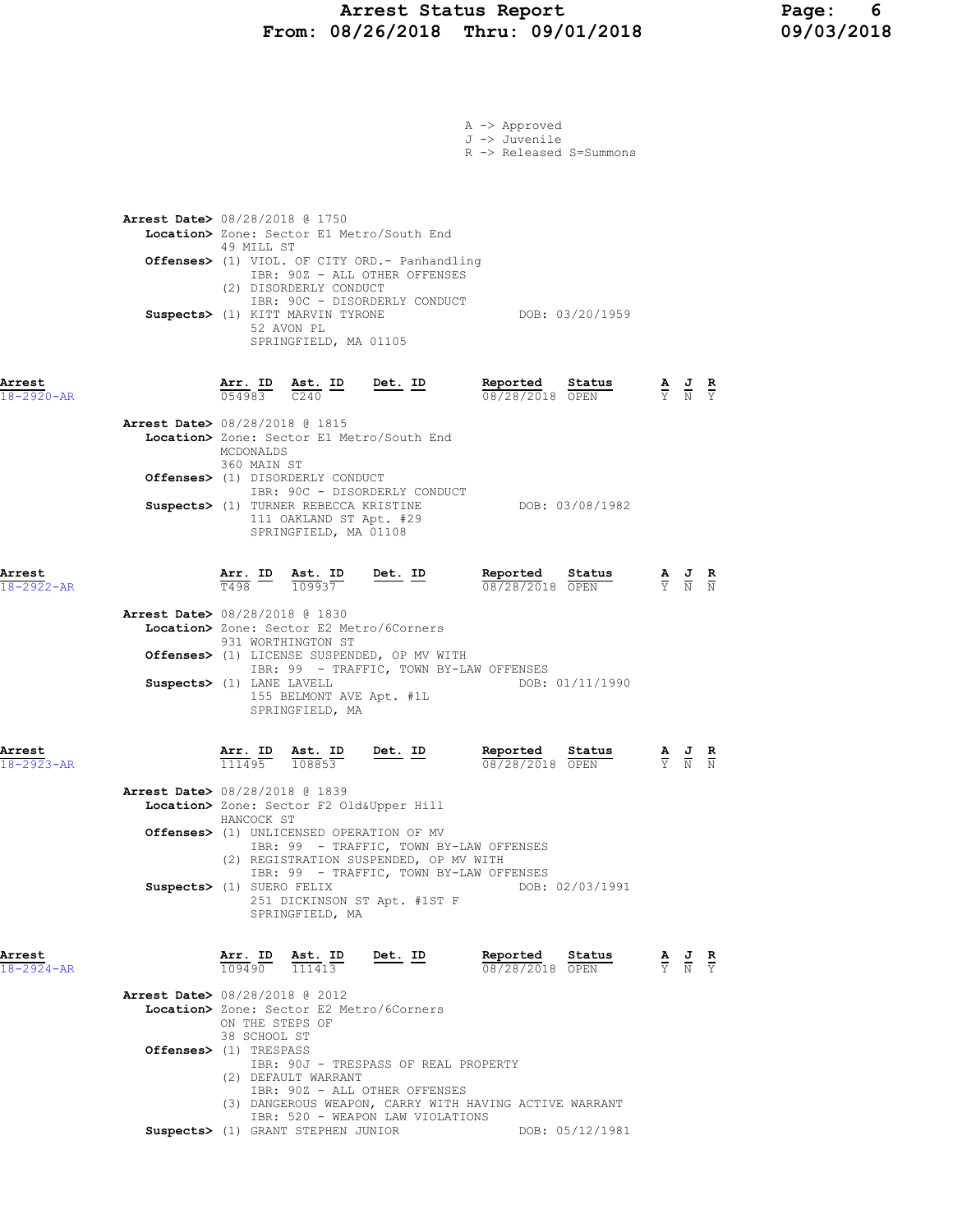#### Arrest Status Report Page: 7 From: 08/26/2018 Thru: 09/01/2018 09/03/2018

A -> Approved

J -> Juvenile R -> Released S=Summons 72 TYLER ST PITTSFIELD, MA Arrest Arr. ID Ast. ID Det. ID Reported Status A J R 18-2925-AR 107942 111524 08/28/2018 OPEN Y N Y Arrest Date> 08/28/2018 @ 2119 Location> Zone: Sector E2 Metro/6Corners 240 CENTRAL ST Offenses> (1) DEFAULT WARRANT CHIC DIST #1620CR000830 IBR: 90Z - ALL OTHER OFFENSES (2) DEFAULT WARRANT CHIC DIST #1620CR000831 IBR: 90Z - ALL OTHER OFFENSES (3) DEFAULT WARRANT SPFLD DIST #1823CR000452 IBR: 90Z - ALL OTHER OFFENSES Suspects> (1) SANTIAGO WILFREDO DOB: 11/08/1989 29 CEDAR ST Apt. #C SPRINGFIELD, MA 01151 Arrest Arr. ID Ast. ID Det. ID Reported Status A J R 18-2926-AR 108862 103601 08/28/2018 OPEN Y N Y Arrest Date> 08/28/2018 @ 2140 Location> Zone: Sector E2 Metro/6Corners 175 MAPLE ST Offenses> (1) FIREARM, CARRY WITHOUT LICENSE LOADED c269 s.10(n) IBR: 520 - WEAPON LAW VIOLATIONS (2) FIREARM, STORE IMPROP LARGE CAPACITY IBR: 520 - WEAPON LAW VIOLATIONS (3) Whoever violate paragraph (a) or (c) by means of a loaded firearm IBR: 520 - WEAPON LAW VIOLATIONS (4) POSS. OF A HIGH CAPACITY MAGAZINE / FEEDING DEVICE IBR: 520 - WEAPON LAW VIOLATIONS (5) DRUG, POSSESS TO DISTRIB CLASS B IBR: 35A - DRUG / NARCOTIC VIOLATIONS (6) DRUG, POSSESS TO DISTRIB CLASS D IBR: 35A - DRUG / NARCOTIC VIOLATIONS (7) FIREARM IN FELONY, POSSESS LGE CAPACITY IBR: 520 - WEAPON LAW VIOLATIONS (8) FIREARM, INTOXICATED LICENSEE CARRY IBR: 520 - WEAPON LAW VIOLATIONS Suspects> (1) CARRION WILFREDO JR DOB: 10/14/1995 54 PATTON ST Apt. #2A SPRINGFIELD, MA 01107 Arrest Arr. ID Ast. ID Det. ID Reported Status A J R 18-2927-AR 108862 103601 08/28/2018 OPEN Y N Y Arrest Date> 08/28/2018 @ 2140 Location> Zone: Sector E2 Metro/6Corners 175 MAPLE ST Offenses> (1) DEFAULT WARRANT (1623CR010132) IBR: 90Z - ALL OTHER OFFENSES (2) FIREARM WITHOUT LICENSE, CARRY LOADED c269/10(a)&(n) IBR: 520 - WEAPON LAW VIOLATIONS (3) FIREARM, STORE IMPROP LARGE CAPACITY IBR: 520 - WEAPON LAW VIOLATIONS (4) Whoever violate paragraph (a) or (c) by means of a loaded firearm IBR: 520 - WEAPON LAW VIOLATIONS (5) POSS. OF A HIGH CAPACITY MAGAZINE / FEEDING DEVICE IBR: 520 - WEAPON LAW VIOLATIONS (6) DRUG, POSSESS TO DISTRIB CLASS B IBR: 35A - DRUG / NARCOTIC VIOLATIONS (7) DRUG, POSSESS TO DISTRIB CLASS D IBR: 35A - DRUG / NARCOTIC VIOLATIONS

 (8) FIREARM IN FELONY, POSSESS LGE CAPACITY IBR: 520 - WEAPON LAW VIOLATIONS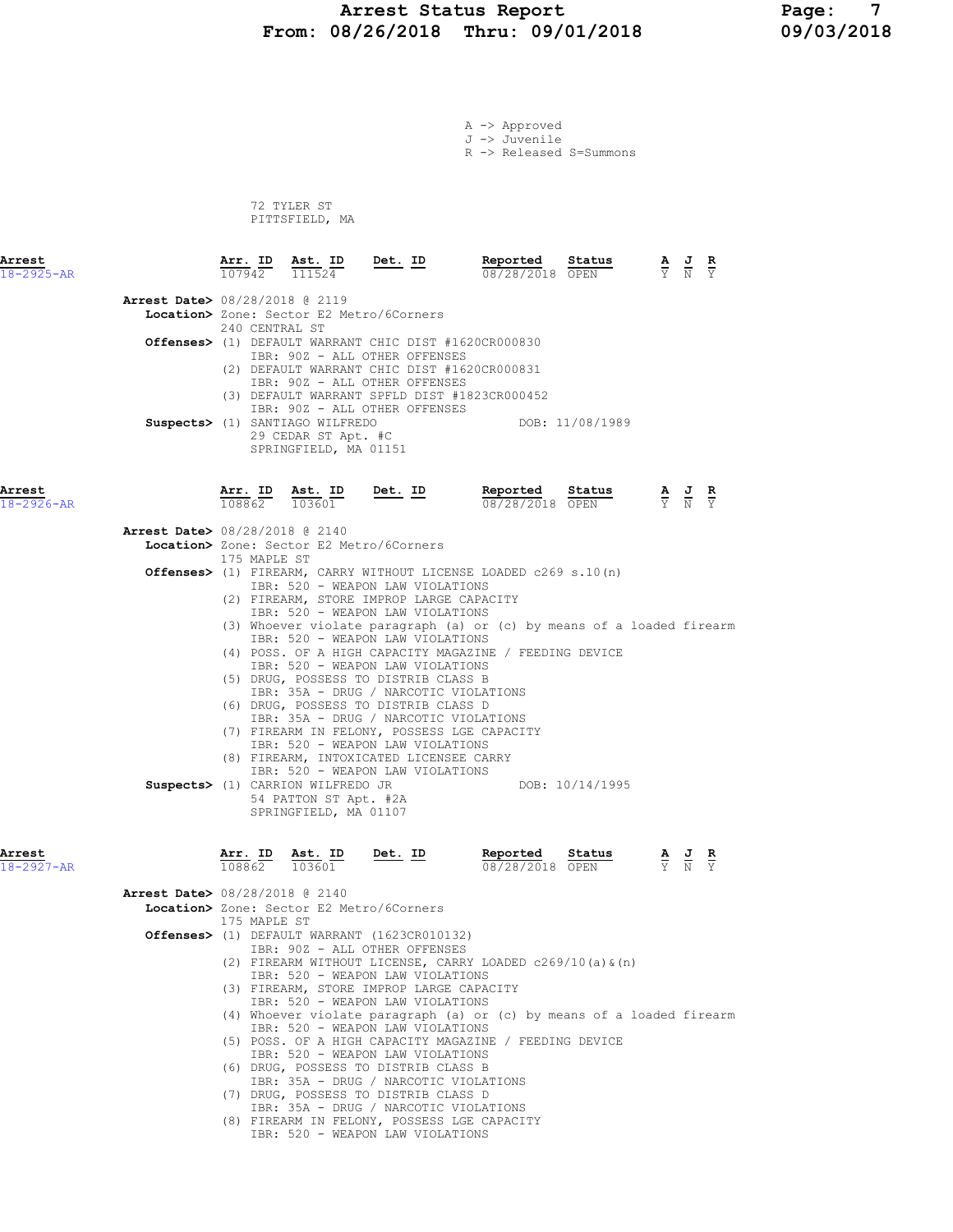# Arrest Status Report 1997 Page: 8<br>18/26/2018 Thru: 09/01/2018 199/03/2018 From: 08/26/2018 Thru: 09/01/2018

|                                          |                |                                                                  |                                                                                                                                                                                                        | A -> Approved           |                                                                       |                                                                                                 |                                                                                                 |  |
|------------------------------------------|----------------|------------------------------------------------------------------|--------------------------------------------------------------------------------------------------------------------------------------------------------------------------------------------------------|-------------------------|-----------------------------------------------------------------------|-------------------------------------------------------------------------------------------------|-------------------------------------------------------------------------------------------------|--|
|                                          |                |                                                                  |                                                                                                                                                                                                        | J -> Juvenile           |                                                                       |                                                                                                 |                                                                                                 |  |
|                                          |                |                                                                  |                                                                                                                                                                                                        | R -> Released S=Summons |                                                                       |                                                                                                 |                                                                                                 |  |
|                                          |                |                                                                  |                                                                                                                                                                                                        |                         |                                                                       |                                                                                                 |                                                                                                 |  |
|                                          |                |                                                                  | (9) FIREARM, INTOXICATED LICENSEE CARRY                                                                                                                                                                |                         |                                                                       |                                                                                                 |                                                                                                 |  |
|                                          |                | Suspects> (1) COTTO ORLANDO JR                                   | IBR: 520 - WEAPON LAW VIOLATIONS                                                                                                                                                                       |                         | DOB: 01/28/1994                                                       |                                                                                                 |                                                                                                 |  |
|                                          |                |                                                                  | 175 MAPLE ST Apt. #2L<br>SPRINGFIELD, MA 01105-1869                                                                                                                                                    |                         |                                                                       |                                                                                                 |                                                                                                 |  |
|                                          |                |                                                                  |                                                                                                                                                                                                        |                         |                                                                       |                                                                                                 |                                                                                                 |  |
| Arrest                                   |                |                                                                  |                                                                                                                                                                                                        | Reported                |                                                                       |                                                                                                 |                                                                                                 |  |
| $18 - 2928 - AR$                         |                |                                                                  | $\frac{\texttt{Arr.}}{106116}$ $\frac{\texttt{Ab.}}{110082}$ Det. ID                                                                                                                                   | 08/29/2018 OPEN         | $\frac{\texttt{Status}}{\text{OPTN}}$                                 | $\frac{\mathbf{A}}{\mathbf{Y}}$ $\frac{\mathbf{J}}{\mathbf{N}}$ $\frac{\mathbf{R}}{\mathbf{Y}}$ |                                                                                                 |  |
| Arrest Date> 08/29/2018 @ 0328           |                |                                                                  |                                                                                                                                                                                                        |                         |                                                                       |                                                                                                 |                                                                                                 |  |
|                                          | MGM PLAZA      |                                                                  | Location> Zone: Sector E1 Metro/South End                                                                                                                                                              |                         |                                                                       |                                                                                                 |                                                                                                 |  |
|                                          | MAIN ST        |                                                                  |                                                                                                                                                                                                        |                         |                                                                       |                                                                                                 |                                                                                                 |  |
|                                          |                | Offenses> (1) DISORDERLY CONDUCT                                 | IBR: 90C - DISORDERLY CONDUCT                                                                                                                                                                          |                         |                                                                       |                                                                                                 |                                                                                                 |  |
| Suspects> (1) WILLIAMS ALLAN             |                |                                                                  |                                                                                                                                                                                                        |                         | DOB: 12/28/1956                                                       |                                                                                                 |                                                                                                 |  |
|                                          |                | 117 TYLER ST Apt. #2FLR<br>SPRINGFIELD, MA                       |                                                                                                                                                                                                        |                         |                                                                       |                                                                                                 |                                                                                                 |  |
|                                          |                |                                                                  |                                                                                                                                                                                                        |                         |                                                                       |                                                                                                 |                                                                                                 |  |
| Arrest                                   |                |                                                                  |                                                                                                                                                                                                        | Reported Status         |                                                                       |                                                                                                 |                                                                                                 |  |
| $18 - 2931 - AR$                         |                |                                                                  | $\frac{\texttt{Arr.}}{\text{M467}}$ ID $\frac{\texttt{ Ast.}}{\text{B218}}$ ID Det. ID                                                                                                                 | 08/29/2018 OPEN         |                                                                       |                                                                                                 | $\frac{\mathbf{A}}{\mathbf{Y}}$ $\frac{\mathbf{J}}{\mathbf{N}}$ $\frac{\mathbf{R}}{\mathbf{Y}}$ |  |
| Arrest Date> 08/29/2018 @ 0811           |                |                                                                  |                                                                                                                                                                                                        |                         |                                                                       |                                                                                                 |                                                                                                 |  |
|                                          |                | 837 STATE ST Apt. #409                                           | Location> Zone: Sector F2 Old&Upper Hill                                                                                                                                                               |                         |                                                                       |                                                                                                 |                                                                                                 |  |
|                                          |                |                                                                  | Offenses> (1) ARREST WARRANT 1823CR005871 ARMED CARJACKING (FIREARM)                                                                                                                                   |                         |                                                                       |                                                                                                 |                                                                                                 |  |
|                                          |                |                                                                  | IBR: 90Z - ALL OTHER OFFENSES<br>Suspects> (1) CHARLES DAVIS EUGEAN MARTELL DOB: 05/21/1993                                                                                                            |                         |                                                                       |                                                                                                 |                                                                                                 |  |
|                                          |                | 837 STATE ST Apt. #409                                           |                                                                                                                                                                                                        |                         |                                                                       |                                                                                                 |                                                                                                 |  |
|                                          |                | SPRINGFIELD, MA 01108                                            |                                                                                                                                                                                                        |                         |                                                                       |                                                                                                 |                                                                                                 |  |
|                                          |                |                                                                  |                                                                                                                                                                                                        |                         |                                                                       |                                                                                                 |                                                                                                 |  |
| Arrest<br>$18 - 2932 - AR$               |                |                                                                  | <b>Arr.</b> ID Ast. ID Det. ID Reported $\frac{\text{Astr.}}{\text{M467}}$ $\frac{\text{B}}{\text{B218}}$ $\frac{\text{B}}{\text{B218}}$ $\frac{\text{B}}{\text{B218}}$ $\frac{\text{B}}{\text{B218}}$ | 08/29/2018 OPEN         | Status                                                                | $\frac{\mathbf{A}}{\mathbf{Y}}$ $\frac{\mathbf{J}}{\mathbf{N}}$ $\frac{\mathbf{R}}{\mathbf{Y}}$ |                                                                                                 |  |
| Arrest Date> 08/29/2018 @ 0808           |                |                                                                  |                                                                                                                                                                                                        |                         |                                                                       |                                                                                                 |                                                                                                 |  |
|                                          |                |                                                                  | Location> Zone: Sector F2 Old&Upper Hill                                                                                                                                                               |                         |                                                                       |                                                                                                 |                                                                                                 |  |
|                                          |                | 837 STATE ST Apt. #409                                           | Offenses> (1) ARREST WARRANT #1823CR005872 ARMED CARJACKING (FIREARM)                                                                                                                                  |                         |                                                                       |                                                                                                 |                                                                                                 |  |
|                                          |                |                                                                  | IBR: 90Z - ALL OTHER OFFENSES                                                                                                                                                                          |                         |                                                                       |                                                                                                 |                                                                                                 |  |
|                                          |                | Suspects> (1) JOHNSON MAURICE MARTEL<br>205 FERNBANK RD Apt. #17 |                                                                                                                                                                                                        |                         | DOB: 06/09/1992                                                       |                                                                                                 |                                                                                                 |  |
|                                          |                | SPRINGFIELD, MA                                                  |                                                                                                                                                                                                        |                         |                                                                       |                                                                                                 |                                                                                                 |  |
|                                          |                |                                                                  |                                                                                                                                                                                                        |                         |                                                                       |                                                                                                 |                                                                                                 |  |
| Arrest<br>$18 - 2934 - AR$               |                |                                                                  | $\frac{\text{Arr.}}{\text{M467}}$ ID $\frac{\text{Ast.}}{\text{B218}}$ ID Det. ID                                                                                                                      |                         | <b>Reported Status A J R</b> 08/29/2018 OPEN $\frac{1}{Y}$ <b>A N</b> |                                                                                                 |                                                                                                 |  |
|                                          |                |                                                                  |                                                                                                                                                                                                        |                         |                                                                       |                                                                                                 |                                                                                                 |  |
| Arrest Date> 08/29/2018 @ 1105           |                | Location> Zone: Sector H1 Forest Park                            |                                                                                                                                                                                                        |                         |                                                                       |                                                                                                 |                                                                                                 |  |
|                                          | 229 SUMNER AVE |                                                                  |                                                                                                                                                                                                        |                         |                                                                       |                                                                                                 |                                                                                                 |  |
|                                          |                |                                                                  | Offenses> (1) ARREST WARRANT 1823CR005603 A&B DANGEROUS WEAPON +65<br>IBR: 90Z - ALL OTHER OFFENSES                                                                                                    |                         |                                                                       |                                                                                                 |                                                                                                 |  |
|                                          |                | Suspects> (1) MICHAELSON LAWRENCE ALAN                           |                                                                                                                                                                                                        |                         | DOB: 12/11/1963                                                       |                                                                                                 |                                                                                                 |  |
|                                          |                | 604 WILLIAMS ST<br>LONGMEADOW, MA 01106                          |                                                                                                                                                                                                        |                         |                                                                       |                                                                                                 |                                                                                                 |  |
|                                          |                |                                                                  |                                                                                                                                                                                                        |                         |                                                                       |                                                                                                 |                                                                                                 |  |
| Arrest                                   |                |                                                                  | $\frac{\texttt{Arr. ID}}{106667}$ $\frac{\texttt{ Ast. ID}}{106103}$ Det. ID                                                                                                                           | Reported Status         |                                                                       |                                                                                                 | $\frac{\mathbf{A}}{\mathbf{Y}}$ $\frac{\mathbf{J}}{\mathbf{N}}$ $\frac{\mathbf{R}}{\mathbf{Y}}$ |  |
| 18-2935-AR                               |                |                                                                  |                                                                                                                                                                                                        | 08/29/2018 OPEN         |                                                                       |                                                                                                 |                                                                                                 |  |
| <b>Arrest Date&gt;</b> 08/29/2018 @ 1320 |                | Location> Zone: Sector H1 Forest Park                            |                                                                                                                                                                                                        |                         |                                                                       |                                                                                                 |                                                                                                 |  |
|                                          |                | 51 FORT PLEASANT AVE                                             |                                                                                                                                                                                                        |                         |                                                                       |                                                                                                 |                                                                                                 |  |
|                                          |                |                                                                  | Offenses> (1) DRUG, DISTRIBUTE CLASS B, SUBSQ.OFF.<br>IBR: 35A - DRUG / NARCOTIC VIOLATIONS                                                                                                            |                         |                                                                       |                                                                                                 |                                                                                                 |  |
|                                          |                |                                                                  | (2) DRUG, POSSESS TO DISTRIB CLASS B, SUBSQ.                                                                                                                                                           |                         |                                                                       |                                                                                                 |                                                                                                 |  |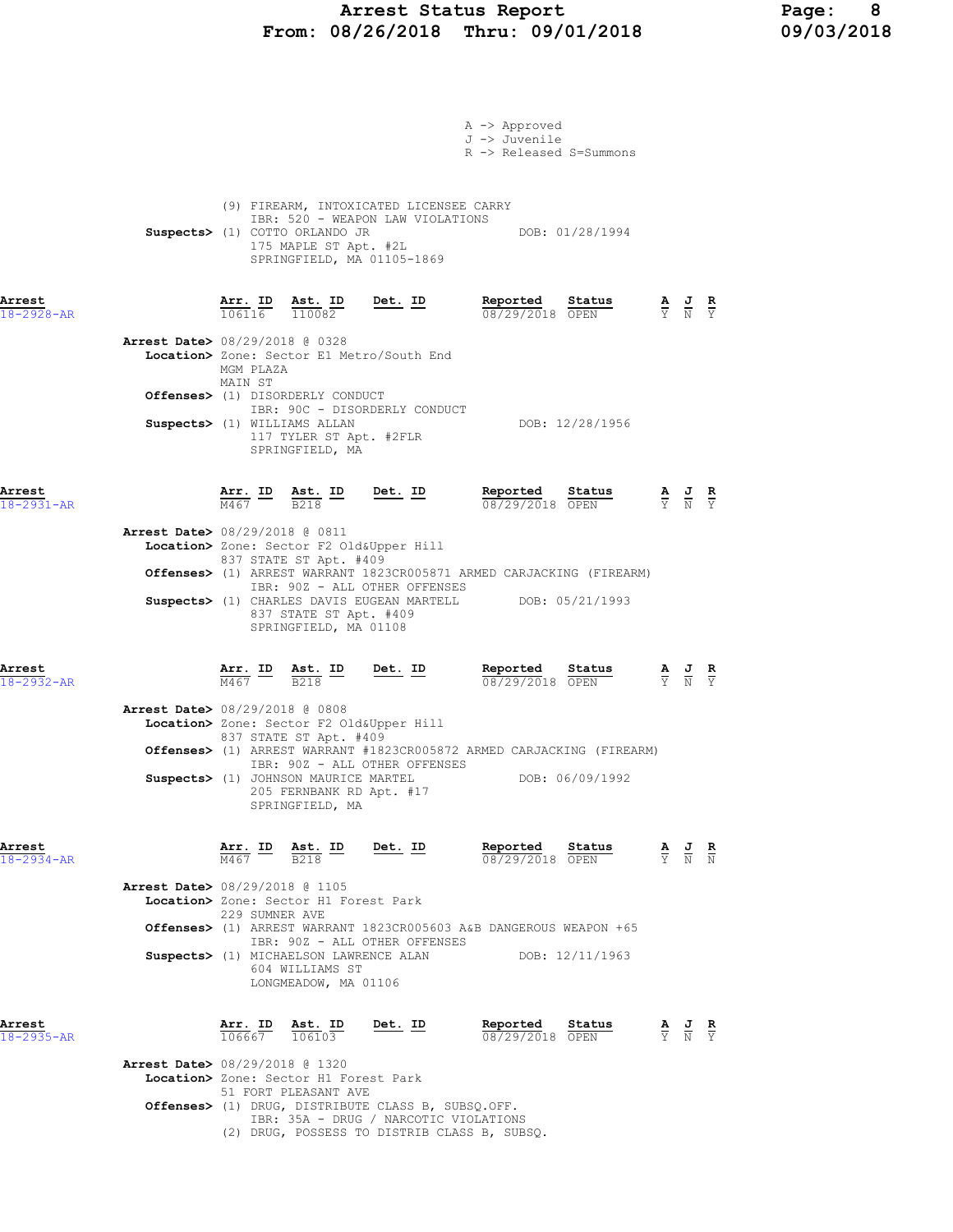### Arrest Status Report Page: 9 From: 08/26/2018 Thru: 09/01/2018 09/03/2018

|                            |                                                                                                                                                                                                                                         | A -> Approved<br>J -> Juvenile<br>R -> Released S=Summons |                                                                                                 |  |
|----------------------------|-----------------------------------------------------------------------------------------------------------------------------------------------------------------------------------------------------------------------------------------|-----------------------------------------------------------|-------------------------------------------------------------------------------------------------|--|
|                            | IBR: 35A - DRUG / NARCOTIC VIOLATIONS<br>(3) CONSPIRACY TO VIOLATE DRUG LAW<br>IBR: 90Z - ALL OTHER OFFENSES<br>Suspects> (1) EDWARDS ANTHONY MCKENNIZE DOB: 07/14/1993<br>51 FORT PLEASANT AVE<br>SPRINGFIELD, MA 01105                |                                                           |                                                                                                 |  |
| Arrest<br>$18 - 2936 - AR$ | $\frac{\texttt{Arr.}}{106667}$ $\frac{\texttt{ Ast.}}{106103}$ Det. ID                                                                                                                                                                  | Reported Status<br>08/29/2018 OPEN                        | $\frac{\mathbf{A}}{\mathbf{Y}}$ $\frac{\mathbf{J}}{\mathbf{N}}$ $\frac{\mathbf{R}}{\mathbf{Y}}$ |  |
|                            | <b>Arrest Date&gt; 08/29/2018 @ 1320</b><br>Location> Zone: Sector H1 Forest Park                                                                                                                                                       |                                                           |                                                                                                 |  |
|                            | 51 FORT PLEASANT AVE<br>Offenses> (1) DRUG, DISTRIBUTE CLASS B, SUBSQ.OFF.<br>IBR: 35A - DRUG / NARCOTIC VIOLATIONS                                                                                                                     |                                                           |                                                                                                 |  |
|                            | (2) DRUG, POSSESS TO DISTRIB CLASS B, SUBSQ.<br>IBR: 35A - DRUG / NARCOTIC VIOLATIONS<br>(3) CONSPIRACY TO VIOLATE DRUG LAW<br>IBR: 90Z - ALL OTHER OFFENSES<br>Suspects> (1) PINKNEY MICHAEL JAMES II DOB: 08/01/1991<br>43 GIRARD AVE |                                                           |                                                                                                 |  |
| Arrest<br>$18 - 2937 - AR$ | SPRINGFIELD, MA<br>Det. ID<br>$\frac{\texttt{Arr.}}{106667}$ $\frac{\texttt{Ab.}}{106103}$                                                                                                                                              | Reported<br>Status<br>08/29/2018 OPEN                     | $\frac{\mathbf{A}}{\mathbf{Y}}$ $\frac{\mathbf{J}}{\mathbf{N}}$ $\frac{\mathbf{R}}{\mathbf{Y}}$ |  |
|                            | <b>Arrest Date&gt; 08/29/2018 @ 1320</b><br>Location> Zone: Sector H1 Forest Park<br>51 FORT PLEASANT AVE                                                                                                                               |                                                           |                                                                                                 |  |
|                            | Offenses> (1) DRUG, DISTRIBUTE CLASS B<br>IBR: 35A - DRUG / NARCOTIC VIOLATIONS<br>(2) DRUG, POSSESS TO DISTRIB CLASS B<br>IBR: 35A - DRUG / NARCOTIC VIOLATIONS<br>(3) CONSPIRACY TO VIOLATE DRUG LAW                                  |                                                           |                                                                                                 |  |
|                            | IBR: 90Z - ALL OTHER OFFENSES<br>Suspects> (1) STENSON DERRICK NIMIRE<br>202 FORT PLEASANT AVE<br>SPRINGFIELD, MA 01108                                                                                                                 | DOB: 07/01/2000                                           |                                                                                                 |  |
| Arrest<br>18-2938-AR       | $\frac{\texttt{Arr.}}{111531}$ $\frac{\texttt{ Ast.}}{F338}$ ID Det. ID                                                                                                                                                                 | Reported Status<br>08/29/2018 OPEN                        | A J R<br>$\overline{Y}$ $\overline{N}$ $\overline{Y}$                                           |  |
|                            | Arrest Date> 08/29/2018 @ 1849<br>Location> Zone: Sector E2 Metro/6Corners<br>759 WORTHINGTON ST                                                                                                                                        |                                                           |                                                                                                 |  |
|                            | Offenses> (1) DEFAULT WARRANT<br>IBR: 90Z - ALL OTHER OFFENSES<br>(2) DEFAULT WARRANT<br>IBR: 90Z - ALL OTHER OFFENSES                                                                                                                  |                                                           |                                                                                                 |  |
|                            | (3) DEFAULT WARRANT<br>IBR: 90Z - ALL OTHER OFFENSES<br>Suspects> (1) JOHNSON BRIANNA LYNN<br>755 WORTHINGTON ST<br>SPRINGFIELD, MA                                                                                                     | DOB: 11/29/1997                                           |                                                                                                 |  |
| Arrest<br>$18 - 2939 - AR$ | $\frac{\texttt{Arr.}}{\text{K456}}$ ID $\frac{\texttt{ Ast.}}{\text{K109}}$ ID<br>Det. ID                                                                                                                                               | Reported Status<br>08/29/2018 OPEN                        | $\frac{\mathbf{A}}{\mathbf{Y}}$ $\frac{\mathbf{J}}{\mathbf{N}}$ $\frac{\mathbf{R}}{\mathbf{Y}}$ |  |
|                            | <b>Arrest Date&gt;</b> 08/29/2018 @ 1820<br>Location> Zone: Sector A N. End/Memorial                                                                                                                                                    |                                                           |                                                                                                 |  |
|                            | MAIN ST<br><b>Offenses&gt;</b> (1) DRUG, DISTRIBUTE CLASS B<br>IBR: 35A - DRUG / NARCOTIC VIOLATIONS<br>(2) DRUG, POSSESS TO DISTRIB CLASS B                                                                                            |                                                           |                                                                                                 |  |
|                            | IBR: 35A - DRUG / NARCOTIC VIOLATIONS<br>(3) DRUG, POSSESS TO DISTRIB CLASS A                                                                                                                                                           |                                                           |                                                                                                 |  |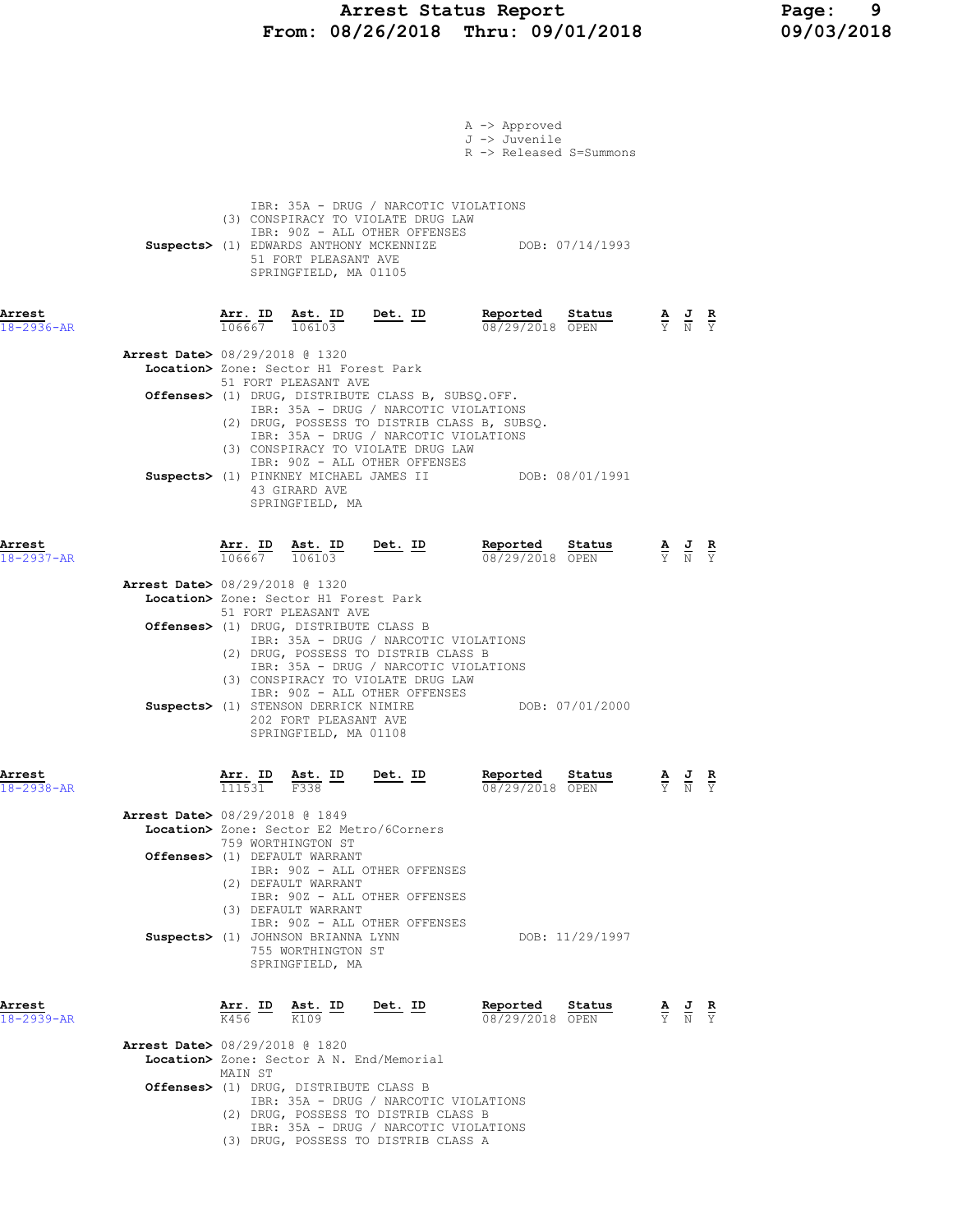### Arrest Status Report Page: 10 From: 08/26/2018 Thru: 09/01/2018 09/03/2018

|                            |                                          |                                                                 |                                                                                              |                                                                                           | A -> Approved<br>J -> Juvenile<br>R -> Released S=Summons                                            |                 |                                                                                                 |  |
|----------------------------|------------------------------------------|-----------------------------------------------------------------|----------------------------------------------------------------------------------------------|-------------------------------------------------------------------------------------------|------------------------------------------------------------------------------------------------------|-----------------|-------------------------------------------------------------------------------------------------|--|
|                            |                                          |                                                                 | Suspects> (1) ZAYAS IVELISSE<br>65 MERWIN ST<br>SPRINGFIELD, MA                              | IBR: 35A - DRUG / NARCOTIC VIOLATIONS                                                     | DOB: 03/05/1970                                                                                      |                 |                                                                                                 |  |
| Arrest<br>$18 - 2940 - AR$ |                                          |                                                                 |                                                                                              | $\frac{\texttt{Arr.}}{\text{K456}}$ ID $\frac{\texttt{Ast.}}{\text{K109}}$ Det. ID        | <b>Reported Status A J R</b> $\frac{1}{08}/29/2018$ <b>OPEN F N N</b>                                |                 |                                                                                                 |  |
|                            | <b>Arrest Date&gt; 08/29/2018 @ 1820</b> | MAIN ST                                                         |                                                                                              | Location> Zone: Sector A N. End/Memorial                                                  |                                                                                                      |                 |                                                                                                 |  |
|                            |                                          |                                                                 | Offenses> (1) DRUG, DISTRIBUTE CLASS B                                                       |                                                                                           |                                                                                                      |                 |                                                                                                 |  |
|                            |                                          |                                                                 | 77 DUNMORELAND ST<br>SPRINGFIELD, MA                                                         | IBR: 35A - DRUG / NARCOTIC VIOLATIONS                                                     | Suspects> (1) SANTIAGO MIGUEL ANGEL (DOB: 04/19/1969)                                                |                 |                                                                                                 |  |
| Arrest<br>18-2941-AR       |                                          |                                                                 |                                                                                              | $\frac{\texttt{Arr.}}{\texttt{T725}}$ ID $\frac{\texttt{Ast.}}{\texttt{E144}}$ ID Det. ID |                                                                                                      |                 | $\frac{\mathbf{A}}{\mathbf{Y}}$ $\frac{\mathbf{J}}{\mathbf{N}}$ $\frac{\mathbf{R}}{\mathbf{N}}$ |  |
|                            | <b>Arrest Date&gt; 08/29/2018 @ 2305</b> |                                                                 | Location> Zone: Sector H1 Forest Park                                                        |                                                                                           |                                                                                                      |                 |                                                                                                 |  |
|                            |                                          | EUCLID AVE                                                      | Offenses> (1) A&B ON POLICE OFFICER                                                          |                                                                                           |                                                                                                      |                 |                                                                                                 |  |
|                            |                                          |                                                                 | IBR: 13B - SIMPLE ASSAULT<br>Suspects> (1) BAYRON JONATHAN XAVIER<br>113 EUCLID AVE Apt. #2R | SPRINGFIELD, MA 01108-1984                                                                | DOB: 02/01/1992                                                                                      |                 |                                                                                                 |  |
| Arrest<br>$18 - 2944 - AR$ |                                          |                                                                 |                                                                                              | <b><u>Arr. ID</u> Ast. ID Det. ID</b><br>$\frac{101953}{112447}$ <b>Det. ID</b>           | <b>Reported Status A J R</b> 08/30/2018 OPEN $\frac{1}{Y}$ <b>N</b> $\frac{1}{Y}$<br>08/30/2018 OPEN |                 |                                                                                                 |  |
|                            | <b>Arrest Date&gt;</b> 08/30/2018 @ 0216 |                                                                 |                                                                                              | Location> Zone: Sector A N. End/Memorial                                                  |                                                                                                      |                 |                                                                                                 |  |
|                            |                                          | 1590 DWIGHT ST                                                  |                                                                                              | <b>Offenses&gt;</b> (1) B&E VEHICLE/BOAT NIGHTTIME FOR FELONY                             |                                                                                                      |                 |                                                                                                 |  |
|                            |                                          |                                                                 | Suspects> (1) LOPEZ FRANCISCO<br>25 GREENWICH ST<br>SPRINGFIELD, MA 01101                    | IBR: 23F - THEFT FROM MOTOR VEHICLE                                                       |                                                                                                      | DOB: 11/11/1976 |                                                                                                 |  |
| Arrest<br>$18 - 2945 - AR$ |                                          | $\frac{\text{Arr. ID}}{112447}$ $\frac{\text{Ast. ID}}{101953}$ |                                                                                              | Det. ID                                                                                   | <b>Reported Status A J R</b> 08/30/2018 OPEN $\frac{1}{Y}$ <b>N</b> $\frac{1}{Y}$<br>08/30/2018 OPEN |                 |                                                                                                 |  |
|                            | Arrest Date> 08/30/2018 @ 0215           |                                                                 |                                                                                              | Location> Zone: Sector A N. End/Memorial                                                  |                                                                                                      |                 |                                                                                                 |  |
|                            |                                          | 1590 DWIGHT ST                                                  | Offenses> (1) DEFAULT WARRANT                                                                |                                                                                           |                                                                                                      |                 |                                                                                                 |  |
|                            |                                          |                                                                 |                                                                                              | IBR: 90Z - ALL OTHER OFFENSES<br>(2) B&E VEHICLE/BOAT NIGHTTIME FOR FELONY                |                                                                                                      |                 |                                                                                                 |  |
|                            | Suspects> (1) GERENA JOHN A              |                                                                 | 50 MAYFLOWER RD<br>SPRINGFIELD, MA                                                           | IBR: 23F - THEFT FROM MOTOR VEHICLE                                                       |                                                                                                      | DOB: 08/27/1975 |                                                                                                 |  |
| Arrest<br>$18 - 2946 - AR$ |                                          | Arr. ID<br>108541                                               | $\frac{\text{Ast.}}{106844}$                                                                 | <u>Det. ID</u>                                                                            | Reported<br>08/30/2018 OPEN                                                                          | Status          | $\frac{\mathbf{A}}{\mathbf{Y}}$ $\frac{\mathbf{J}}{\mathbf{N}}$ $\frac{\mathbf{R}}{\mathbf{Y}}$ |  |
|                            | Arrest Date> 08/30/2018 @ 0300           | STATE ST                                                        |                                                                                              | Location> Zone: Sector F2 Old&Upper Hill                                                  |                                                                                                      |                 |                                                                                                 |  |
|                            |                                          |                                                                 | Offenses> (1) STOP FOR POLICE, FAIL                                                          |                                                                                           | IBR: 99 - TRAFFIC, TOWN BY-LAW OFFENSES                                                              |                 |                                                                                                 |  |

(2) RECKLESS OPERATION OF MOTOR VEHICLE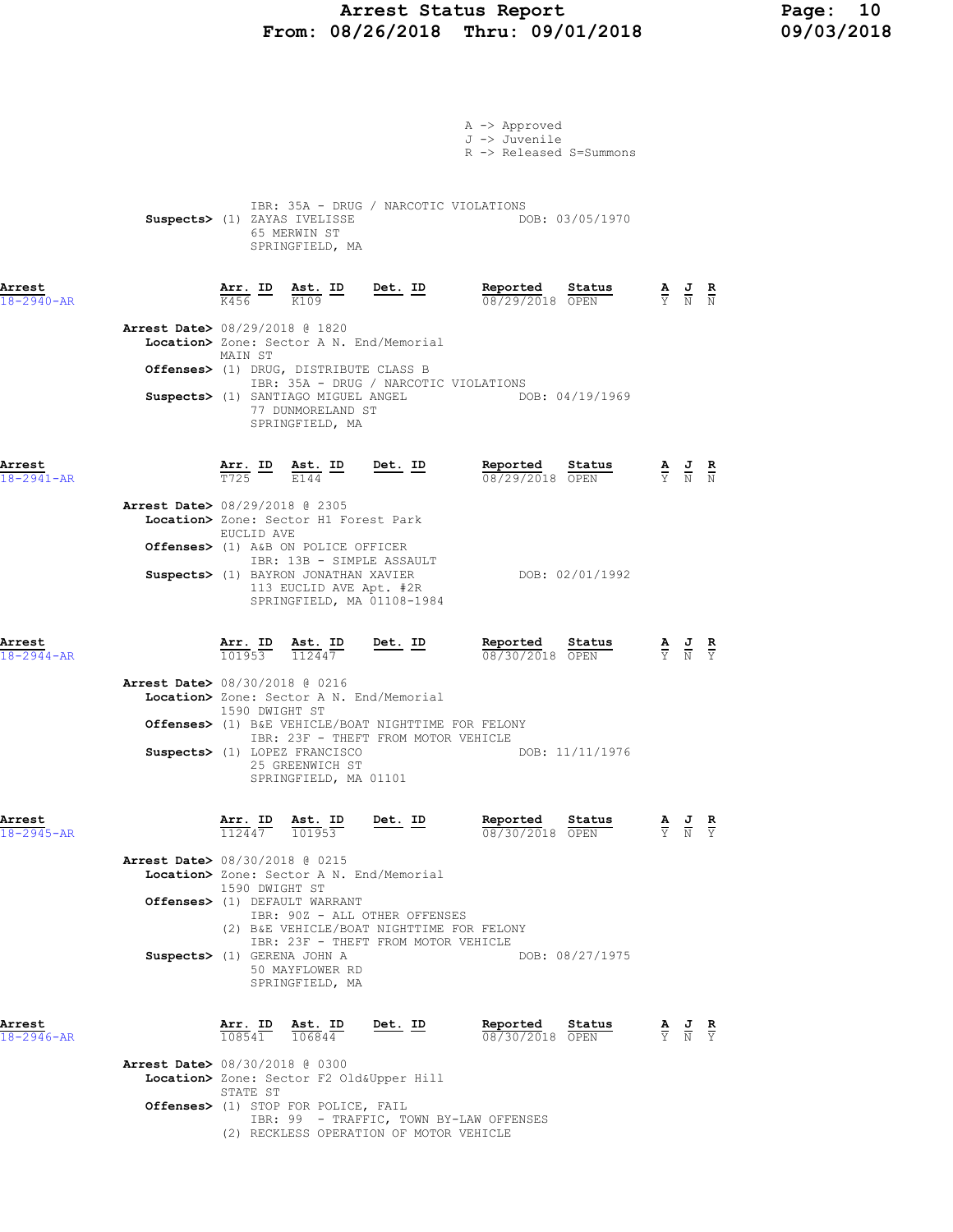# Arrest Status Report 11<br>18/26/2018 Thru: 09/01/2018 19/03/2018 From:  $08/26/2018$  Thru:  $09/01/2018$

|                            | A -> Approved<br>J -> Juvenile<br>R -> Released S=Summons                                                                                                                                                                                                                                                                                                                                                         |                                                                                                 |
|----------------------------|-------------------------------------------------------------------------------------------------------------------------------------------------------------------------------------------------------------------------------------------------------------------------------------------------------------------------------------------------------------------------------------------------------------------|-------------------------------------------------------------------------------------------------|
|                            | IBR: 99 - TRAFFIC, TOWN BY-LAW OFFENSES<br>(3) LIGHTS VIOLATION<br>IBR: 99 - TRAFFIC, TOWN BY-LAW OFFENSES<br>(4) COCAINE, TRAFFICKING IN<br>IBR: 35A - DRUG / NARCOTIC VIOLATIONS<br>(5) DRUG, DISTRIBUTE CLASS B, SUBSQ.OFF.<br>IBR: 35A - DRUG / NARCOTIC VIOLATIONS<br>(6) RESIST ARREST<br>IBR: 13B - SIMPLE ASSAULT<br>DOB: 06/03/1976<br>Suspects> (1) HOLMES MARLON<br>73 MANSFIELD ST<br>SPRINGFIELD, MA |                                                                                                 |
| Arrest<br>$18 - 2947 - AR$ | Reported<br>$\frac{\texttt{Arr.}}{106116}$ $\frac{\texttt{Ab.}}{111415}$ Det. ID<br>Status<br>08/30/2018 OPEN                                                                                                                                                                                                                                                                                                     | $\frac{\mathbf{A}}{\mathbf{Y}}$ $\frac{\mathbf{J}}{\mathbf{N}}$ $\frac{\mathbf{R}}{\mathbf{Y}}$ |
|                            | <b>Arrest Date&gt;</b> 08/30/2018 @ 0342<br>Location> Zone: Sector E1 Metro/South End<br>RED ROSE PIZZERIA IN BACK MGM                                                                                                                                                                                                                                                                                            |                                                                                                 |
|                            | 1074 MAIN ST<br>Offenses> (1) DRUG, POSSESS CLASS B<br>IBR: 35A - DRUG / NARCOTIC VIOLATIONS<br>(2) DRUG, POSSESS CLASS B<br>IBR: 35A - DRUG / NARCOTIC VIOLATIONS<br>(3) TRESPASS                                                                                                                                                                                                                                |                                                                                                 |
|                            | IBR: 90J - TRESPASS OF REAL PROPERTY<br>(4) DISORDERLY CONDUCT<br>IBR: 90C - DISORDERLY CONDUCT<br>Suspects> (1) LEAK SHEMIAH D<br>DOB: 12/01/1983<br>458 DICKINSON ST Apt. #2R<br>SPRINGFIELD, MA 01108-2758                                                                                                                                                                                                     |                                                                                                 |
| Arrest<br>$18 - 2948 - AR$ | Reported<br>$\frac{\texttt{Arr.}}{106117}$ $\frac{\texttt{Ab.}}{111415}$ Det. ID<br><u>Status</u><br>08/30/2018 OPEN                                                                                                                                                                                                                                                                                              | $\frac{\mathbf{A}}{\mathbf{Y}}$ $\frac{\mathbf{J}}{\mathbf{N}}$                                 |
|                            | <b>Arrest Date&gt; 08/30/2018 @ 0350</b><br>Location> Zone: Sector E1 Metro/South End<br>RED ROSE PIZZERIA IN BACK MGM<br>1074 MAIN ST                                                                                                                                                                                                                                                                            |                                                                                                 |
|                            | Offenses> (1) DISORDERLY CONDUCT<br>IBR: 90C - DISORDERLY CONDUCT<br>(2) RESIST ARREST<br>IBR: 13B - SIMPLE ASSAULT<br>(3) A&B ON POLICE OFFICER<br>IBR: 13B - SIMPLE ASSAULT<br>(4) TRESPASS                                                                                                                                                                                                                     |                                                                                                 |
|                            | IBR: 90J - TRESPASS OF REAL PROPERTY<br>Suspects> (1) FAULKNER JACOB<br>DOB: 05/12/1986<br>107 PROSPECT<br>ENFIELD, CT                                                                                                                                                                                                                                                                                            |                                                                                                 |
| Arrest<br>$18 - 2949 - AR$ | Arr. ID<br>Det. ID<br>Reported<br>Ast. ID<br>Status<br>$\overline{M467}$<br><b>B218</b><br>08/30/2018 OPEN                                                                                                                                                                                                                                                                                                        |                                                                                                 |
|                            | <b>Arrest Date&gt; 08/30/2018 @ 0609</b><br>Location> Zone: Sector F2 Old&Upper Hill<br>186 WESTFORD AVE<br>Offenses> (1) DEFAULT WARRANT 1379CR01170 HOME INVASION<br>IBR: 90Z - ALL OTHER OFFENSES<br>(2) ARREST WARRANT 1820CR000879 OP MV SUSP LIC                                                                                                                                                            |                                                                                                 |
|                            | IBR: 90Z - ALL OTHER OFFENSES<br>Suspects> (1) AGUILAR DAVID JR<br>DOB: 07/22/1983<br>186 WESTFORD AVE<br>SPRINGFIELD, MA                                                                                                                                                                                                                                                                                         |                                                                                                 |
| Arrest                     | Det. ID<br>Reported<br>Status<br>Arr. ID Ast. ID                                                                                                                                                                                                                                                                                                                                                                  | AJR                                                                                             |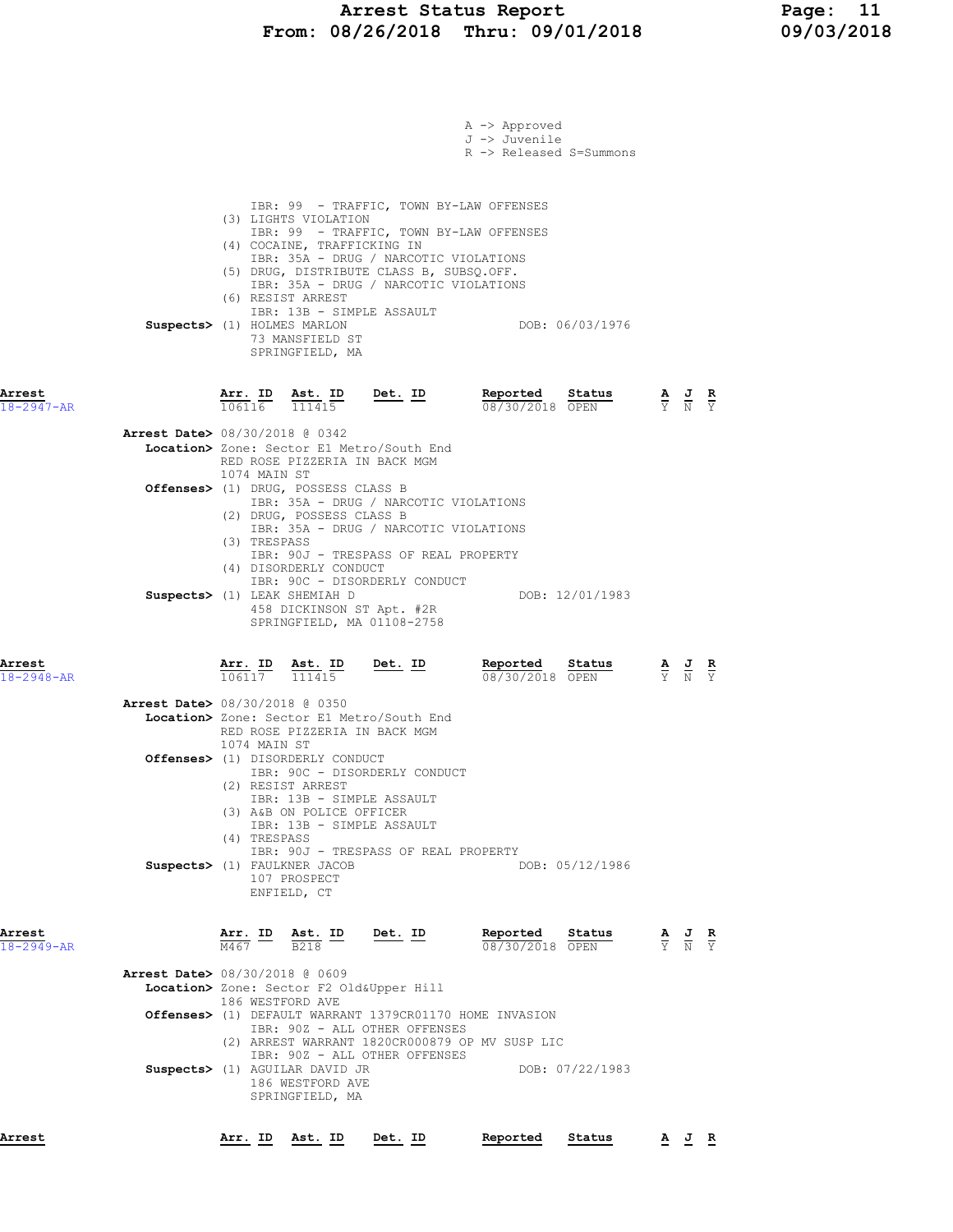#### Arrest Status Report Page: 12 From: 08/26/2018 Thru: 09/01/2018 09/03/2018

|                            |                                                                                                                                                                                                                                                                                                                                                                                                                                                                                                                                                       | A -> Approved<br>J -> Juvenile<br>R -> Released S=Summons |                                                                                                 |                             |  |
|----------------------------|-------------------------------------------------------------------------------------------------------------------------------------------------------------------------------------------------------------------------------------------------------------------------------------------------------------------------------------------------------------------------------------------------------------------------------------------------------------------------------------------------------------------------------------------------------|-----------------------------------------------------------|-------------------------------------------------------------------------------------------------|-----------------------------|--|
| 18-2951-AR                 | P673 B218                                                                                                                                                                                                                                                                                                                                                                                                                                                                                                                                             | 08/30/2018 OPEN                                           | Y N Y                                                                                           |                             |  |
|                            | <b>Arrest Date&gt; 08/30/2018 @ 0505</b><br>Location> Zone: Sector E2 Metro/6Corners<br>17 GEORGE ST<br>Offenses> (1) ARREST WARRANT 18-544 (PAD)<br>IBR: 90Z - ALL OTHER OFFENSES<br>Suspects> (1) ALBERT LUIS A<br>17 GEORGE ST Apt. #2FL<br>SPRINGFIELD, MA 01109-4218                                                                                                                                                                                                                                                                             | DOB: 11/09/1973                                           |                                                                                                 |                             |  |
| Arrest<br>$18 - 2952 - AR$ | Det. ID<br>Arr. ID<br><u>Ast. ID</u><br>T941<br>112494<br><b>Arrest Date&gt;</b> 08/30/2018 @ 0930<br>Location> Zone: Sector E2 Metro/6Corners<br>INSIDE<br>29 CEDAR ST Apt. #FLR2<br>Offenses> (1) DEFAULT WARRANT #1723CR005765<br>IBR: 90Z - ALL OTHER OFFENSES                                                                                                                                                                                                                                                                                    | Reported<br>Status<br>08/30/2018 OPEN                     | $rac{\mathbf{A}}{\Upsilon}$                                                                     | $\frac{J}{N}$ $\frac{R}{Y}$ |  |
| Arrest                     | Suspects> (1) ALSTON TATIANA<br>29 CEDAR ST Apt. #2 FLR<br>SPRINGFIELD, MA<br>$\frac{\text{Arr.}}{\text{rad}}$ ID<br><u>Ast. ID</u><br><u>Det. ID</u>                                                                                                                                                                                                                                                                                                                                                                                                 | DOB: 08/17/1994<br>Reported<br>Status                     |                                                                                                 |                             |  |
| $18 - 2953 - AR$           | T941<br>112494<br><b>Arrest Date&gt;</b> 08/30/2018 @ 0930<br>Location> Zone: Sector E2 Metro/6Corners<br>INSIDE<br>29 CEDAR ST Apt. #FLR2<br>Offenses> (1) DEFAULT WARRANT1823CR001591<br>IBR: 90Z - ALL OTHER OFFENSES<br>(2) DEFAULT WARRANT#1723CR001381<br>IBR: 90Z - ALL OTHER OFFENSES<br>Suspects> (1) JACKSON TYRIESSE JAMES<br>29 CEDAR ST Apt. #2ND<br>SPRINGFIELD, MA 01105                                                                                                                                                               | 08/30/2018 OPEN<br>DOB: 01/12/1992                        | $\frac{\mathbf{A}}{\mathbf{Y}}$ $\frac{\mathbf{J}}{\mathbf{N}}$ $\frac{\mathbf{R}}{\mathbf{Y}}$ |                             |  |
| Arrest<br>$18 - 2954 - AR$ | Arr. ID<br>Ast. ID<br>Det. ID<br>G964<br>G038<br><b>Arrest Date&gt;</b> 08/30/2018 @ 1140<br>Location> Zone: Sector I2 16Acr/Outer Bel<br>OUT FRONT OF FAMILY DOLLAR<br>1201 PARKER ST<br>Offenses> (1) PALMER ARREST WARRANT#1643CR002389A RECKLESS OPER M/V<br>IBR: 90Z - ALL OTHER OFFENSES<br>(2) PALMER ARREST WARRANT#1643CROO2389B MARKED LANES<br>IBR: 90Z - ALL OTHER OFFENSES<br>(3) PALMER ARREST WARRANT#1643CR002389C SPEEDING<br>IBR: 90Z - ALL OTHER OFFENSES<br>Suspects> (1) OWENS SETH RYAN<br>5 EDGEWOOD RD<br>WILBRAHAM, MA 01095 | Reported<br>Status<br>08/30/2018 OPEN<br>DOB: 10/06/1986  |                                                                                                 |                             |  |
| Arrest<br>18-2955-AR       | $\frac{\texttt{Arr. ID}}{102193}$<br>Ast. ID<br>$\frac{1}{K456}$<br>Det. ID<br><b>Arrest Date&gt; 08/30/2018 @ 1317</b><br>Location> Zone: Sector F1 McKnight/Bay                                                                                                                                                                                                                                                                                                                                                                                     | Reported<br>Status<br>08/30/2018 OPEN                     | $\frac{\mathbf{A}}{\mathbf{Y}}$ $\frac{\mathbf{J}}{\mathbf{N}}$ $\frac{\mathbf{R}}{\mathbf{N}}$ |                             |  |
|                            | MAGAZINE PARK<br>65 MAGAZINE ST<br>Offenses> (1) DRUG, POSSESS CLASS A                                                                                                                                                                                                                                                                                                                                                                                                                                                                                |                                                           |                                                                                                 |                             |  |

IBR: 35A - DRUG / NARCOTIC VIOLATIONS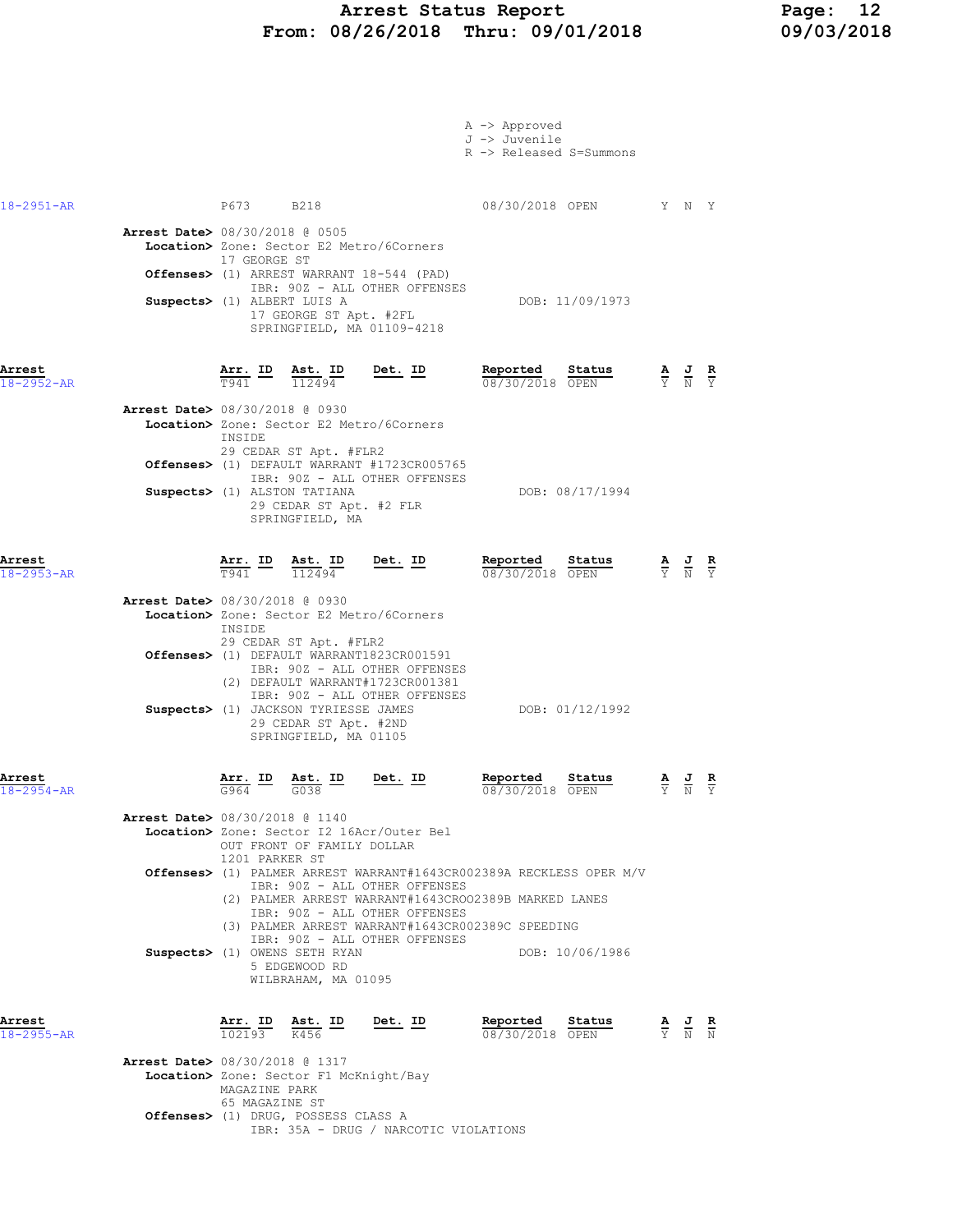# Arrest Status Report Page: 13 From: 08/26/2018 Thru: 09/01/2018

|                            |                                          |                                 |                                                                                      |                                                                         | A -> Approved                                            |                                                                                                 |  |
|----------------------------|------------------------------------------|---------------------------------|--------------------------------------------------------------------------------------|-------------------------------------------------------------------------|----------------------------------------------------------|-------------------------------------------------------------------------------------------------|--|
|                            |                                          |                                 |                                                                                      |                                                                         | J -> Juvenile                                            |                                                                                                 |  |
|                            |                                          |                                 |                                                                                      |                                                                         | R -> Released S=Summons                                  |                                                                                                 |  |
|                            |                                          |                                 |                                                                                      |                                                                         |                                                          |                                                                                                 |  |
|                            | Suspects> (1) MATTO JASON                |                                 |                                                                                      |                                                                         | DOB: 12/31/1976                                          |                                                                                                 |  |
|                            |                                          |                                 | 4 JEAN DR                                                                            |                                                                         |                                                          |                                                                                                 |  |
|                            |                                          |                                 | SPRINGFIELD, MA                                                                      |                                                                         |                                                          |                                                                                                 |  |
|                            |                                          |                                 |                                                                                      |                                                                         |                                                          |                                                                                                 |  |
| Arrest<br>$18 - 2956 - AR$ |                                          | 102193 K456                     | $\frac{\text{Arr.}}{102193}$ $\frac{\text{Ast.}}{K456}$ ID                           | $Det. ID$                                                               | Reported Status<br>08/30/2018 OPEN                       | $\frac{\mathbf{A}}{\mathbf{Y}}$ $\frac{\mathbf{J}}{\mathbf{N}}$ $\frac{\mathbf{R}}{\mathbf{Y}}$ |  |
|                            |                                          |                                 |                                                                                      |                                                                         |                                                          |                                                                                                 |  |
|                            | Arrest Date> 08/30/2018 @ 1230           |                                 |                                                                                      |                                                                         |                                                          |                                                                                                 |  |
|                            |                                          | MAGAZINE PARK                   | Location> Zone: Sector F1 McKnight/Bay                                               |                                                                         |                                                          |                                                                                                 |  |
|                            |                                          | 65 MAGAZINE ST                  |                                                                                      |                                                                         |                                                          |                                                                                                 |  |
|                            |                                          |                                 |                                                                                      | Offenses> (1) DRUG, POSSESS TO DISTRIB CLASS B                          | IBR: 35A - DRUG / NARCOTIC VIOLATIONS                    |                                                                                                 |  |
|                            |                                          |                                 | (2) DRUG, DISTRIBUTE CLASS A                                                         |                                                                         |                                                          |                                                                                                 |  |
|                            |                                          |                                 | Suspects> (1) VASQUEZ RICARDO                                                        |                                                                         | IBR: 35A - DRUG / NARCOTIC VIOLATIONS<br>DOB: 10/15/1966 |                                                                                                 |  |
|                            |                                          |                                 | 769 WORTHINGTON                                                                      |                                                                         |                                                          |                                                                                                 |  |
|                            |                                          |                                 | SPRINGFIELD, MA                                                                      |                                                                         |                                                          |                                                                                                 |  |
|                            |                                          |                                 |                                                                                      |                                                                         |                                                          |                                                                                                 |  |
| Arrest<br>$18 - 2957 - AR$ |                                          |                                 |                                                                                      | $\frac{\texttt{Arr.}}{102193}$ $\frac{\texttt{ Ast.}}{K456}$ ID Det. ID | Reported Status<br>08/30/2018 OPEN                       | $\frac{\mathbf{A}}{\mathbf{Y}}$ $\frac{\mathbf{J}}{\mathbf{N}}$ $\frac{\mathbf{R}}{\mathbf{Y}}$ |  |
|                            |                                          |                                 |                                                                                      |                                                                         |                                                          |                                                                                                 |  |
|                            | Arrest Date> 08/30/2018 @ 1230           |                                 | Location> Zone: Sector F1 McKnight/Bay                                               |                                                                         |                                                          |                                                                                                 |  |
|                            |                                          | MAGAZINE PARK                   |                                                                                      |                                                                         |                                                          |                                                                                                 |  |
|                            |                                          | 65 MAGAZINE ST                  | <b>Offenses&gt;</b> (1) DRUG, DISTRIBUTE CLASS A                                     |                                                                         |                                                          |                                                                                                 |  |
|                            |                                          |                                 |                                                                                      |                                                                         | IBR: 35A - DRUG / NARCOTIC VIOLATIONS                    |                                                                                                 |  |
|                            |                                          |                                 | Suspects> (1) VASQUEZ JOSE LUIS<br>769 WORTHINGTON ST                                |                                                                         | DOB: 02/25/1963                                          |                                                                                                 |  |
|                            |                                          |                                 | SPRINGFIELD, MA                                                                      |                                                                         |                                                          |                                                                                                 |  |
|                            |                                          |                                 |                                                                                      |                                                                         |                                                          |                                                                                                 |  |
| Arrest                     |                                          |                                 | $\frac{\text{Arr.}}{102193}$ $\frac{\text{dst.}}{K456}$ $\frac{\text{ID}}{\text{L}}$ | $Det. ID$                                                               | Reported Status                                          | $\frac{\mathbf{A}}{\mathbf{Y}}$ $\frac{\mathbf{J}}{\mathbf{N}}$ $\frac{\mathbf{R}}{\mathbf{N}}$ |  |
| $18 - 2958 - AR$           |                                          |                                 |                                                                                      |                                                                         | 08/30/2018 OPEN                                          |                                                                                                 |  |
|                            | <b>Arrest Date&gt; 08/30/2018 @ 1230</b> |                                 |                                                                                      |                                                                         |                                                          |                                                                                                 |  |
|                            |                                          |                                 | Location> Zone: Sector F1 McKnight/Bay                                               |                                                                         |                                                          |                                                                                                 |  |
|                            |                                          | MAGAZINE PARK<br>65 MAGAZINE ST |                                                                                      |                                                                         |                                                          |                                                                                                 |  |
|                            |                                          |                                 | Offenses> (1) DRUG, DISTRIBUTE CLASS A                                               |                                                                         |                                                          |                                                                                                 |  |
|                            |                                          |                                 | Suspects> (1) OSORIO-VELEZ ALEXIS                                                    |                                                                         | IBR: 35A - DRUG / NARCOTIC VIOLATIONS<br>DOB: 10/18/1971 |                                                                                                 |  |
|                            |                                          |                                 | ***UNKNOWN***                                                                        |                                                                         |                                                          |                                                                                                 |  |
|                            |                                          |                                 | SPRINGFIELD, MA                                                                      |                                                                         |                                                          |                                                                                                 |  |
|                            |                                          |                                 |                                                                                      |                                                                         |                                                          |                                                                                                 |  |
| Arrest<br>$18 - 2959 - AR$ |                                          | 102193 K456                     | Arr. ID Ast. ID                                                                      | <u>Det. ID</u>                                                          | Reported<br>Status<br>08/30/2018 OPEN                    | $\frac{\mathbf{A}}{\mathbf{Y}}$ $\frac{\mathbf{J}}{\mathbf{N}}$ $\frac{\mathbf{R}}{\mathbf{N}}$ |  |
|                            |                                          |                                 |                                                                                      |                                                                         |                                                          |                                                                                                 |  |
|                            | Arrest Date> 08/30/2018 @ 1230           |                                 | Location> Zone: Sector F1 McKnight/Bay                                               |                                                                         |                                                          |                                                                                                 |  |
|                            |                                          | MAGAZINE PARK                   |                                                                                      |                                                                         |                                                          |                                                                                                 |  |
|                            |                                          | 65 MAGAZINE ST                  | Offenses> (1) DRUG, DISTRIBUTE CLASS D                                               |                                                                         |                                                          |                                                                                                 |  |
|                            |                                          |                                 |                                                                                      |                                                                         | IBR: 35A - DRUG / NARCOTIC VIOLATIONS                    |                                                                                                 |  |
|                            |                                          |                                 | (2) DRUG, DISTRIBUTE CLASS D                                                         |                                                                         | IBR: 35A - DRUG / NARCOTIC VIOLATIONS                    |                                                                                                 |  |
|                            |                                          |                                 | (3) DRUG, DISTRIBUTE CLASS D                                                         |                                                                         |                                                          |                                                                                                 |  |
|                            |                                          |                                 |                                                                                      | (4) DRUG, POSSESS TO DISTRIB CLASS D                                    | IBR: 35A - DRUG / NARCOTIC VIOLATIONS                    |                                                                                                 |  |
|                            |                                          |                                 |                                                                                      |                                                                         | IBR: 35A - DRUG / NARCOTIC VIOLATIONS                    |                                                                                                 |  |
|                            |                                          |                                 | Suspects> (1) LITTLEJOHN JONATHAN                                                    |                                                                         | DOB: 04/05/1980                                          |                                                                                                 |  |

 12 PINE ST Apt. #1 SOUTHBRIDGE, MA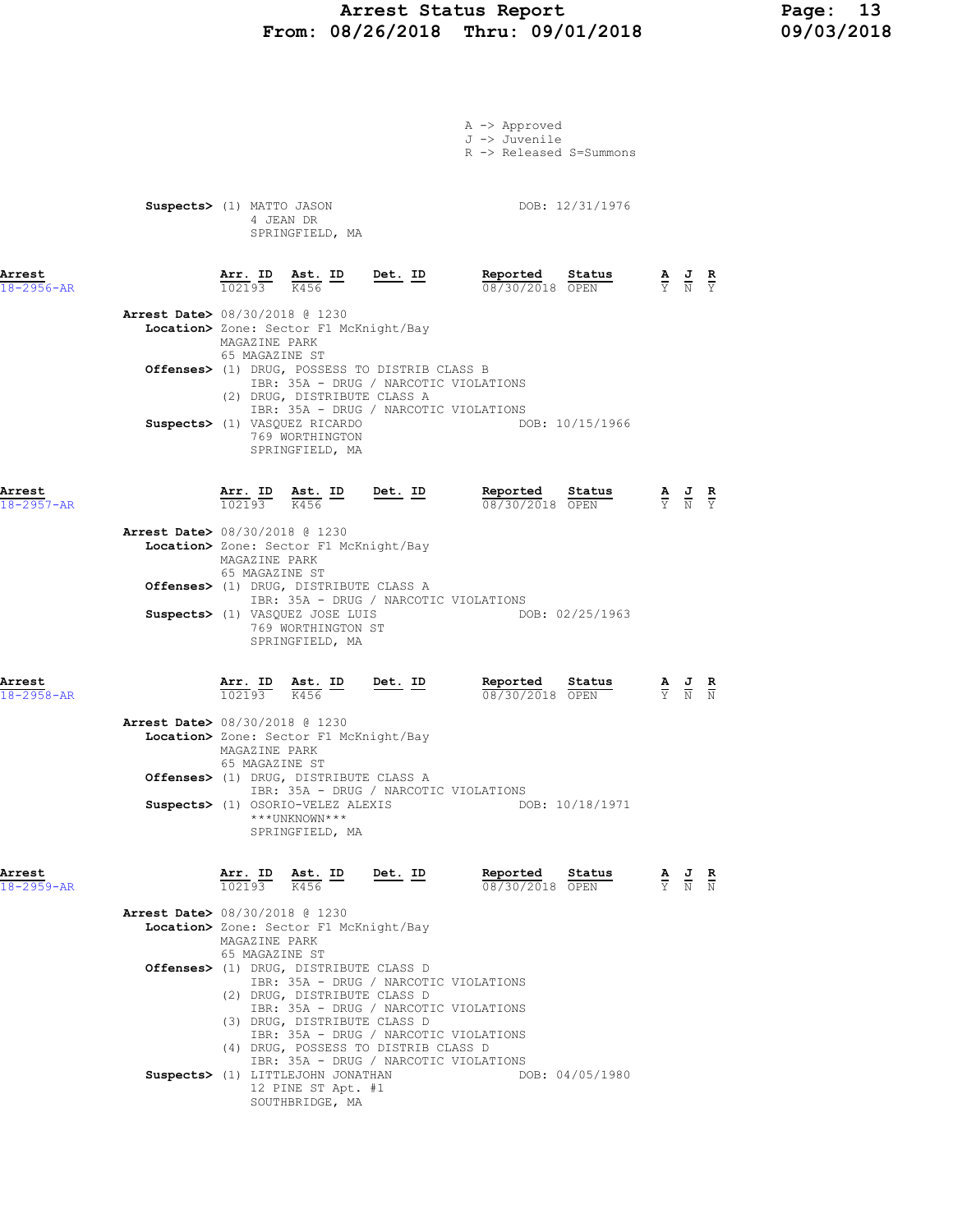### Arrest Status Report Page: 14 From: 08/26/2018 Thru: 09/01/2018 09/03/2018

A -> Approved J -> Juvenile

|                            |                                          |                                                   |                                                                                                                                                                         |                                                                                                                                                                                                   | R -> Released S=Summons                                                            |                                                                                                 |
|----------------------------|------------------------------------------|---------------------------------------------------|-------------------------------------------------------------------------------------------------------------------------------------------------------------------------|---------------------------------------------------------------------------------------------------------------------------------------------------------------------------------------------------|------------------------------------------------------------------------------------|-------------------------------------------------------------------------------------------------|
| Arrest<br>$18 - 2960 - AR$ |                                          | 108538                                            | $\frac{\text{Arr. ID}}{\text{--}}$ $\frac{\text{I}}{\text{--}}$ $\frac{\text{Ast. ID}}{\text{--}}$<br>J548                                                              | Det. ID                                                                                                                                                                                           | Reported<br>Status<br>08/30/2018 OPEN                                              | $\frac{\mathbf{A}}{\mathbf{Y}}$ $\frac{\mathbf{J}}{\mathbf{N}}$ $\frac{\mathbf{R}}{\mathbf{N}}$ |
|                            | <b>Arrest Date&gt;</b> 08/30/2018 @ 1600 | 95 SCHOOL ST                                      | Offenses> (1) DISORDERLY CONDUCT<br>(2) A&B ON POLICE OFFICER                                                                                                           | <b>Location&gt;</b> Zone: Sector E2 Metro/6Corners<br>IBR: 90C - DISORDERLY CONDUCT                                                                                                               |                                                                                    |                                                                                                 |
|                            |                                          |                                                   | IBR: 13B - SIMPLE ASSAULT<br>Suspects> (1) MARTINEZ WILNELIA<br>37 GREENE ST Apt. #2<br>SPRINGFIELD, MA                                                                 |                                                                                                                                                                                                   | DOB: 01/09/1978                                                                    |                                                                                                 |
| Arrest<br>$18 - 2961 - AR$ |                                          | Arr. ID<br>106026                                 | Ast. ID<br>109819                                                                                                                                                       | Det. ID                                                                                                                                                                                           | Reported<br>Status<br>08/30/2018 OPEN                                              | $\frac{\mathbf{A}}{\mathbf{Y}}$ $\frac{\mathbf{J}}{\mathbf{N}}$ $\frac{\mathbf{R}}{\mathbf{Y}}$ |
|                            | Arrest Date> 08/30/2018 @ 1746           | BEHIND                                            | Location> Zone: Sector H1 Forest Park<br>51 FORT PLEASANT AVE                                                                                                           |                                                                                                                                                                                                   |                                                                                    |                                                                                                 |
|                            |                                          |                                                   |                                                                                                                                                                         | Offenses> (1) DEFAULT WARRANT (1523CR005252)<br>IBR: 90Z - ALL OTHER OFFENSES<br>(2) DEFAULT WARRANT (1823CR001859)<br>IBR: 90Z - ALL OTHER OFFENSES                                              |                                                                                    |                                                                                                 |
|                            |                                          |                                                   | Suspects> (1) ARZOLA OSCAR ALBERTO<br>92 CLIFTON AVE Apt. #2ND<br>SPRINGFIELD, MA 01105                                                                                 |                                                                                                                                                                                                   | DOB: 06/18/1963                                                                    |                                                                                                 |
| Arrest<br>$18 - 2962 - AR$ |                                          | Arr. ID<br>108863                                 | <u>Ast. ID</u>                                                                                                                                                          | <u>Det. ID</u>                                                                                                                                                                                    | Reported<br>Status<br>08/30/2018 OPEN                                              | $\frac{\mathbf{A}}{\mathbf{Y}}$ $\frac{\mathbf{J}}{\mathbf{N}}$ $\frac{\mathbf{R}}{\mathbf{Y}}$ |
|                            | <b>Arrest Date&gt;</b> 08/30/2018 @ 1740 |                                                   |                                                                                                                                                                         |                                                                                                                                                                                                   |                                                                                    |                                                                                                 |
|                            |                                          | FAMILY DOLLAR<br>2594 MAIN ST                     |                                                                                                                                                                         | Location> Zone: Sector A N. End/Memorial                                                                                                                                                          |                                                                                    |                                                                                                 |
|                            |                                          |                                                   | (4) RESIST ARREST                                                                                                                                                       | IBR: 90Z - ALL OTHER OFFENSES<br>(2) DRUG, POSSESS CLASS A, SUBSQ.OFF.<br>IBR: 35A - DRUG / NARCOTIC VIOLATIONS<br>(3) DRUG, POSSESS CLASS B, SUBSQ.OFF.<br>IBR: 35A - DRUG / NARCOTIC VIOLATIONS | Offenses> (1) ARREST WARRANT(DOCKET#: 1844CR000843, B&E BUILDING DAYTIME, LARCENY) |                                                                                                 |
|                            |                                          |                                                   | IBR: 13B - SIMPLE ASSAULT<br>Suspects> (1) KEATING RACHEL<br>755 WORTHINGTON ST<br>SPRINGFIELD, MA                                                                      |                                                                                                                                                                                                   | DOB: 04/01/1987                                                                    |                                                                                                 |
| Arrest<br>18-2963-AR       |                                          | Arr. ID<br>$\overline{51390}$ $\overline{106895}$ | Ast. ID                                                                                                                                                                 | Det. ID                                                                                                                                                                                           | Reported<br>Status<br>08/30/2018 OPEN                                              | $\frac{\mathbf{A}}{\mathbf{Y}}$ $\frac{\mathbf{J}}{\mathbf{N}}$ $\frac{\mathbf{R}}{\mathbf{Y}}$ |
|                            | <b>Arrest Date&gt;</b> 08/30/2018 @ 1900 |                                                   |                                                                                                                                                                         |                                                                                                                                                                                                   |                                                                                    |                                                                                                 |
|                            |                                          | 91 KENYON ST                                      | Location> Zone: Sector F1 McKnight/Bay                                                                                                                                  |                                                                                                                                                                                                   |                                                                                    |                                                                                                 |
|                            |                                          |                                                   | Offenses> (1) ARREST WARRANT                                                                                                                                            |                                                                                                                                                                                                   |                                                                                    |                                                                                                 |
|                            |                                          |                                                   | (2) RESIST ARREST<br>IBR: 13B - SIMPLE ASSAULT<br>(3) A&B ON POLICE OFFICER<br>IBR: 13B - SIMPLE ASSAULT<br>(4) DRUG, POSSESS CLASS B<br>Suspects> (1) JEFFERSON DAQUAN | IBR: 90Z - ALL OTHER OFFENSES<br>IBR: 35A - DRUG / NARCOTIC VIOLATIONS                                                                                                                            | DOB: 11/28/1997                                                                    |                                                                                                 |
|                            |                                          |                                                   | 37 COLUMBUS AVE                                                                                                                                                         |                                                                                                                                                                                                   |                                                                                    |                                                                                                 |

HOLYOKE, MA 01040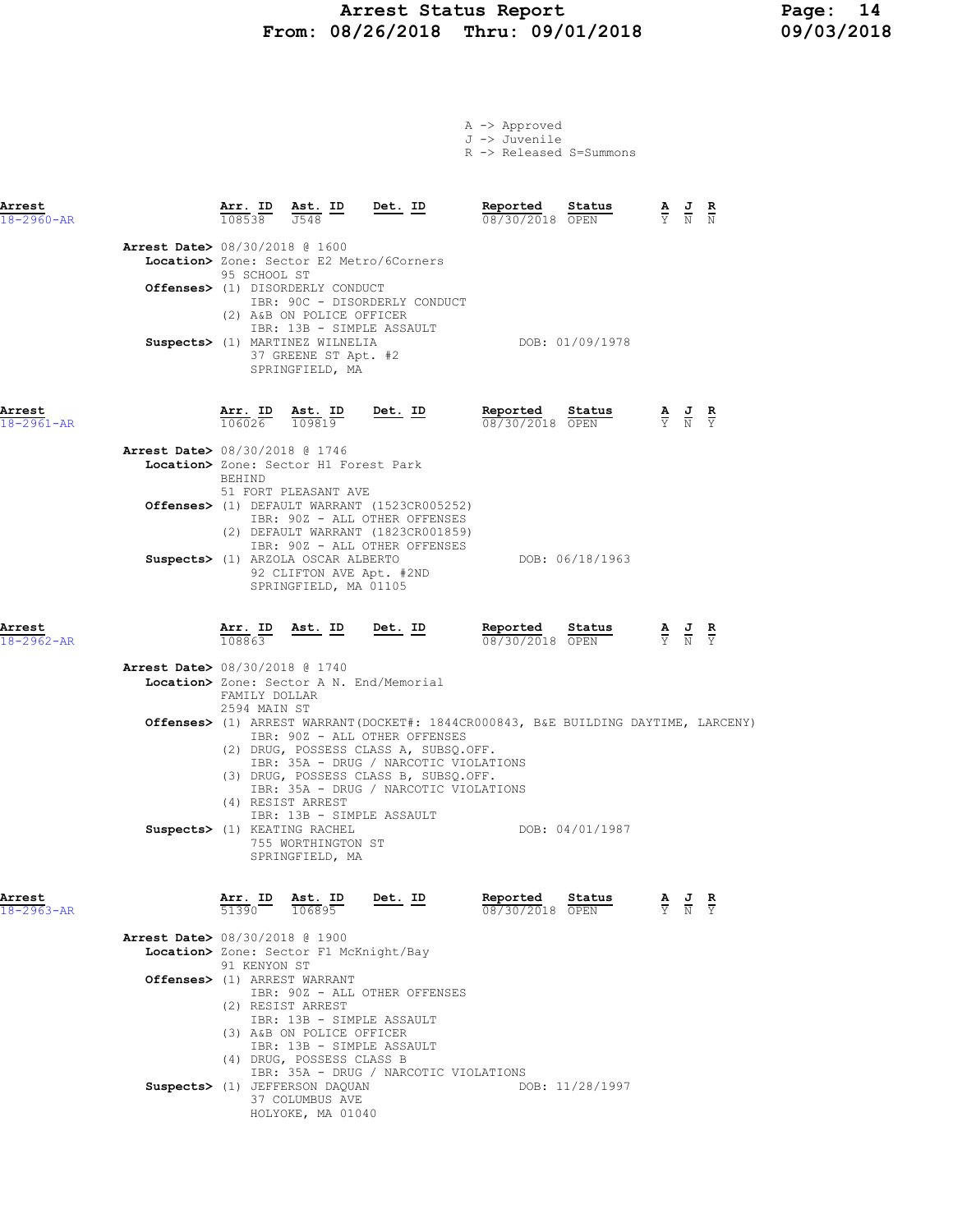# Arrest Status Report Page: 15<br>18/26/2018 Thru: 09/01/2018 09/03/2018 From: 08/26/2018 Thru: 09/01/2018

|  | A -> Approved |  |  |
|--|---------------|--|--|
|  | J -> Juvenile |  |  |
|  |               |  |  |

R -> Released S=Summons

| Arrest<br>$18 - 2964 - AR$ |                                          | Arr. ID<br>108847                           | Ast. ID<br>101483                                                                                                                                            | Det. ID                                                                                                                                                             | Reported<br>08/30/2018 OPEN | Status          | $\frac{A}{Y}$ $\frac{J}{N}$                                                                     |                                                                                                 | $\frac{\mathbf{R}}{Y}$ |
|----------------------------|------------------------------------------|---------------------------------------------|--------------------------------------------------------------------------------------------------------------------------------------------------------------|---------------------------------------------------------------------------------------------------------------------------------------------------------------------|-----------------------------|-----------------|-------------------------------------------------------------------------------------------------|-------------------------------------------------------------------------------------------------|------------------------|
|                            | <b>Arrest Date&gt;</b> 08/30/2018 @ 2111 | RACING MART<br>475 ST JAMES AVE<br>HOMELESS | Location> Zone: Sector F1 McKnight/Bay<br>Offenses> (1) DEFAULT WARRANT<br>(2) DRUG, POSSESS CLASS A<br>Suspects> (1) CARMONA JUAN CARLOS<br>SPRINGFIELD, MA | IBR: 90Z - ALL OTHER OFFENSES<br>IBR: 35A - DRUG / NARCOTIC VIOLATIONS                                                                                              |                             | DOB: 06/15/1982 |                                                                                                 |                                                                                                 |                        |
| Arrest<br>$18 - 2965 - AR$ |                                          | Arr. ID<br>104281                           | Ast. ID<br>M693                                                                                                                                              | Det. ID                                                                                                                                                             | Reported<br>08/30/2018 OPEN | Status          |                                                                                                 | $\frac{\mathbf{A}}{\mathbf{Y}}$ $\frac{\mathbf{J}}{\mathbf{N}}$ $\frac{\mathbf{R}}{\mathbf{Y}}$ |                        |
|                            | <b>Arrest Date&gt;</b> 08/30/2018 @ 2219 | HANCOCK ST                                  | Location> Zone: Sector H1 Forest Park                                                                                                                        |                                                                                                                                                                     |                             |                 |                                                                                                 |                                                                                                 |                        |
|                            | <b>Offenses&gt;</b> (1) OUI LIQUOR       |                                             | (2) DRUG, POSSESS CLASS B                                                                                                                                    | IBR: 90D - DRIVING UNDER THE INFLUENCE<br>IBR: 35A - DRUG / NARCOTIC VIOLATIONS<br>(3) ALCOHOL IN MV, POSSESS OPEN CONTAINER OF<br>IBR: 90G - LIQUOR LAW VIOLATIONS |                             |                 |                                                                                                 |                                                                                                 |                        |
|                            |                                          |                                             | Suspects> (1) SANTIAGO PETER<br>CHICOPEE, MA 01020                                                                                                           | 1246 GRANBY RD LOT Apt. #20                                                                                                                                         |                             | DOB: 02/18/1985 |                                                                                                 |                                                                                                 |                        |
| Arrest<br>18-2966-AR       |                                          | Arr. ID<br>107051                           | Ast. ID<br>112491                                                                                                                                            | <u>Det. ID</u>                                                                                                                                                      | Reported<br>08/31/2018 OPEN | Status          | $\frac{\mathbf{A}}{\mathbf{Y}}$ $\frac{\mathbf{J}}{\mathbf{N}}$ $\frac{\mathbf{R}}{\mathbf{Y}}$ |                                                                                                 |                        |
|                            | <b>Arrest Date&gt;</b> 08/31/2018 @ 0922 | SCHOOL ST                                   | Location> Zone: Sector E2 Metro/6Corners<br>MAPLE COMMONS OFFICE<br>Offenses> (1) DEFAULT WARRANT                                                            | IBR: 90Z - ALL OTHER OFFENSES                                                                                                                                       |                             |                 |                                                                                                 |                                                                                                 |                        |
|                            |                                          |                                             | (2) LARCENY UNDER \$1200<br>125 PEMBROKE ST<br>SPRINGFIELD, MA 01104                                                                                         | IBR: 23H - ALL OTHER LARCENY<br>Suspects> (1) PLANKEY STEVEN ROBERT                                                                                                 |                             | DOB: 04/18/1993 |                                                                                                 |                                                                                                 |                        |
| Arrest<br>18-2967-AR       |                                          | Arr. ID<br>C046                             | Ast. ID<br>S698                                                                                                                                              | <u>Det. ID</u>                                                                                                                                                      | Reported<br>08/31/2018 OPEN | Status          | А                                                                                               | $\frac{J}{N}$                                                                                   | R                      |
|                            | <b>Arrest Date&gt;</b> 08/31/2018 @ 0940 |                                             |                                                                                                                                                              | Location> Zone: Sector H2 Forest Park/EFP                                                                                                                           |                             |                 |                                                                                                 |                                                                                                 |                        |
|                            |                                          | SUMNER AVE                                  |                                                                                                                                                              | <b>Offenses&gt;</b> (1) VIOL. OF CITY ORD.- Panhandling                                                                                                             |                             |                 |                                                                                                 |                                                                                                 |                        |
|                            |                                          | HOMELESS                                    | (2) DISORDERLY CONDUCT<br>Suspects> (1) RIDDICK MARVIN LEWIS JR<br>UNKNOWN, UK                                                                               | IBR: 90Z - ALL OTHER OFFENSES<br>IBR: 90C - DISORDERLY CONDUCT                                                                                                      |                             | DOB: 04/30/1981 |                                                                                                 |                                                                                                 |                        |
| Arrest<br>$18 - 2970 - AR$ |                                          | Arr. ID<br>035300                           | Ast. ID                                                                                                                                                      | Det. ID                                                                                                                                                             | Reported<br>08/31/2018 OPEN | Status          |                                                                                                 | $\frac{\mathbf{A}}{\mathbf{Y}}$ $\frac{\mathbf{J}}{\mathbf{N}}$ $\frac{\mathbf{R}}{\mathbf{Y}}$ |                        |
|                            | <b>Arrest Date&gt;</b> 08/31/2018 @ 1110 |                                             |                                                                                                                                                              |                                                                                                                                                                     |                             |                 |                                                                                                 |                                                                                                 |                        |

Location> Zone: Sector H1 Forest Park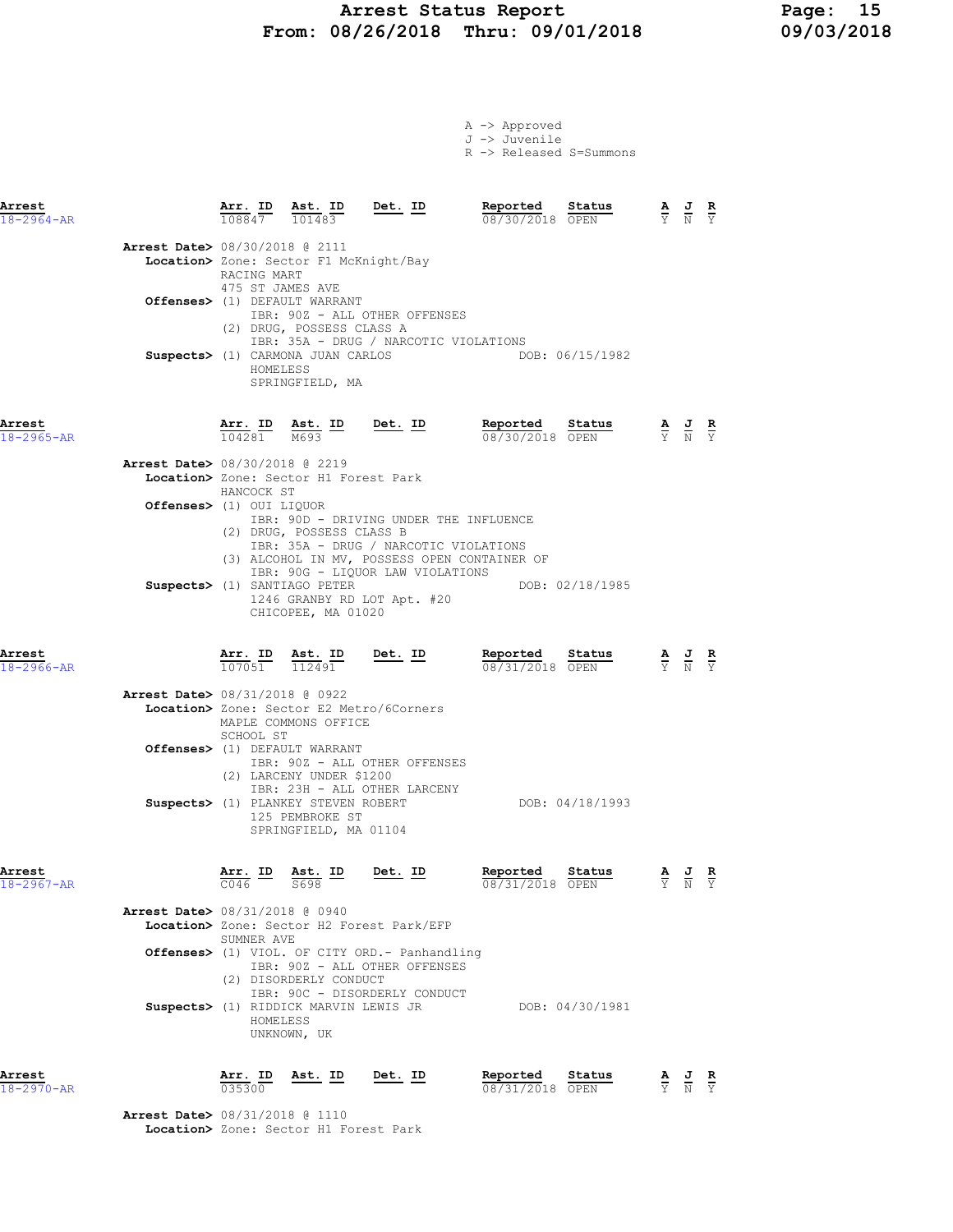### Arrest Status Report Page: 16 From: 08/26/2018 Thru: 09/01/2018 09/03/2018

|                                                                        |                                                                                 |                                                                                                                          |                                                                                                                                                                                                                                                                                                                                                                                                                                           | A -> Approved<br>J -> Juvenile<br>R -> Released S=Summons |                                                                                                 |                                                                                                 |                                                                                                       |  |
|------------------------------------------------------------------------|---------------------------------------------------------------------------------|--------------------------------------------------------------------------------------------------------------------------|-------------------------------------------------------------------------------------------------------------------------------------------------------------------------------------------------------------------------------------------------------------------------------------------------------------------------------------------------------------------------------------------------------------------------------------------|-----------------------------------------------------------|-------------------------------------------------------------------------------------------------|-------------------------------------------------------------------------------------------------|-------------------------------------------------------------------------------------------------------|--|
|                                                                        | Suspects> (1) ZAMOT STEVEN                                                      | 60 FORT PLEASANT AVE<br>44 EVERETT ST                                                                                    | Offenses> (1) ARREST WARRANT-1817CR001474<br>IBR: 90Z - ALL OTHER OFFENSES<br>SPRINGFIELD, MA 01104-3426                                                                                                                                                                                                                                                                                                                                  |                                                           | DOB: 11/29/1991                                                                                 |                                                                                                 |                                                                                                       |  |
| Arrest<br>$18 - 2971 - AR$                                             |                                                                                 |                                                                                                                          | $\frac{\texttt{Arr. ID}}{108863}$ $\frac{\texttt{ Ast. ID}}{102193}$ Det. ID                                                                                                                                                                                                                                                                                                                                                              | Reported Status<br>08/31/2018 OPEN                        |                                                                                                 |                                                                                                 | $\frac{\mathbf{A}}{\mathbf{Y}}$ $\frac{\mathbf{J}}{\mathbf{N}}$ $\frac{\mathbf{R}}{\mathbf{N}}$       |  |
| Arrest Date> 08/31/2018 @ 1247                                         | CATHARINE ST                                                                    | Location> Zone: Sector F1 McKnight/Bay<br>Offenses> (1) DRUG, POSSESS CLASS A<br>96 PHELAND AVE<br>SPRINGFIELD, MA 01109 | IBR: 35A - DRUG / NARCOTIC VIOLATIONS<br>Suspects> (1) FORTUNE STEPHEN PHILLIP DOB: 11/24/1961                                                                                                                                                                                                                                                                                                                                            |                                                           |                                                                                                 |                                                                                                 |                                                                                                       |  |
| Arrest<br>$18 - 2973 - AR$<br><b>Arrest Date&gt; 08/31/2018 @ 1320</b> |                                                                                 | Location> Zone: Sector H1 Forest Park<br>33 FORT PLEASANT AVE<br>(2) TURN, IMPROPER<br>SPRINGFIELD, MA 01108             | $\frac{\texttt{Arr.}}{\sqrt{969}}$ ID $\frac{\texttt{ Ast.}}{\sqrt{9944}}$ ID Det. ID<br>Offenses> (1) LICENSE SUSPENDED, OP MV WITH<br>IBR: 99 - TRAFFIC, TOWN BY-LAW OFFENSES<br>IBR: 99 - TRAFFIC, TOWN BY-LAW OFFENSES<br>Suspects> (1) JOHNSON DEJAUN JEBREL DOB: 07/27/1977<br>31 FORT PLEASANT AVE Apt. #3L                                                                                                                        | Reported Status<br>08/31/2018 OPEN                        | $\frac{\mathbf{A}}{\mathbf{Y}}$ $\frac{\mathbf{J}}{\mathbf{N}}$ $\frac{\mathbf{R}}{\mathbf{N}}$ |                                                                                                 |                                                                                                       |  |
| Arrest<br>$18 - 2974 - AR$<br><b>Arrest Date&gt;</b> 08/31/2018 @ 1338 | $\frac{\texttt{Arr. ID}}{101938}$ $\frac{\texttt{ Ast. ID}}{106661}$<br>MAIN ST | Suspects> (1) RIVERA VICTOR MANUEL JR<br>SPRINGFIELD, MA 01108                                                           | <u>Det.</u> ID<br>Location> Zone: Sector A N. End/Memorial<br>Offenses> (1) DEFAULT WARRANT SHOPLIFTING 1217CR002736<br>IBR: 90Z - ALL OTHER OFFENSES<br>(2) DEFAULT WARRANT SHOPLIFTING #1217CR003135<br>IBR: 90Z - ALL OTHER OFFENSES<br>(3) DEFAULT WARRANT TRESPASS #1517CR001892<br>IBR: 90Z - ALL OTHER OFFENSES<br>(4) DEFAULT WARRANT POSSES CLASS A #1817CR001399<br>IBR: 90Z - ALL OTHER OFFENSES<br>17 FOREST PARK AVE Apt. #7 | Reported Status<br>08/31/2018 OPEN<br>DOB: 02/21/1970     |                                                                                                 |                                                                                                 | $\frac{\mathbf{A}}{\overline{Y}}$ $\frac{\mathbf{J}}{\overline{N}}$ $\frac{\mathbf{R}}{\overline{Y}}$ |  |
| Arrest<br>18-2975-AR<br><b>Arrest Date&gt;</b> 08/31/2018 @ 1403       | Arr. ID<br>108853 100135<br>755 WORTHINGTON ST                                  | Offenses> (1) DRUG, DISTRIBUTE CLASS A<br>Suspects> (1) NAHORNIAK STEVEN NORMAN<br>SPRINGFIELD, MA                       | Ast. ID Det. ID<br>Location> Zone: Sector E2 Metro/6Corners<br>FRIENDS OF THE HOMELESS -WOMENS SIDE<br>IBR: 35A - DRUG / NARCOTIC VIOLATIONS<br>755 WORTHINGTON ST Apt. #211                                                                                                                                                                                                                                                              | Reported Status<br>08/31/2018 OPEN                        | DOB: 05/20/1958                                                                                 | $\frac{\mathbf{A}}{\mathbf{Y}}$ $\frac{\mathbf{J}}{\mathbf{N}}$ $\frac{\mathbf{R}}{\mathbf{Y}}$ |                                                                                                       |  |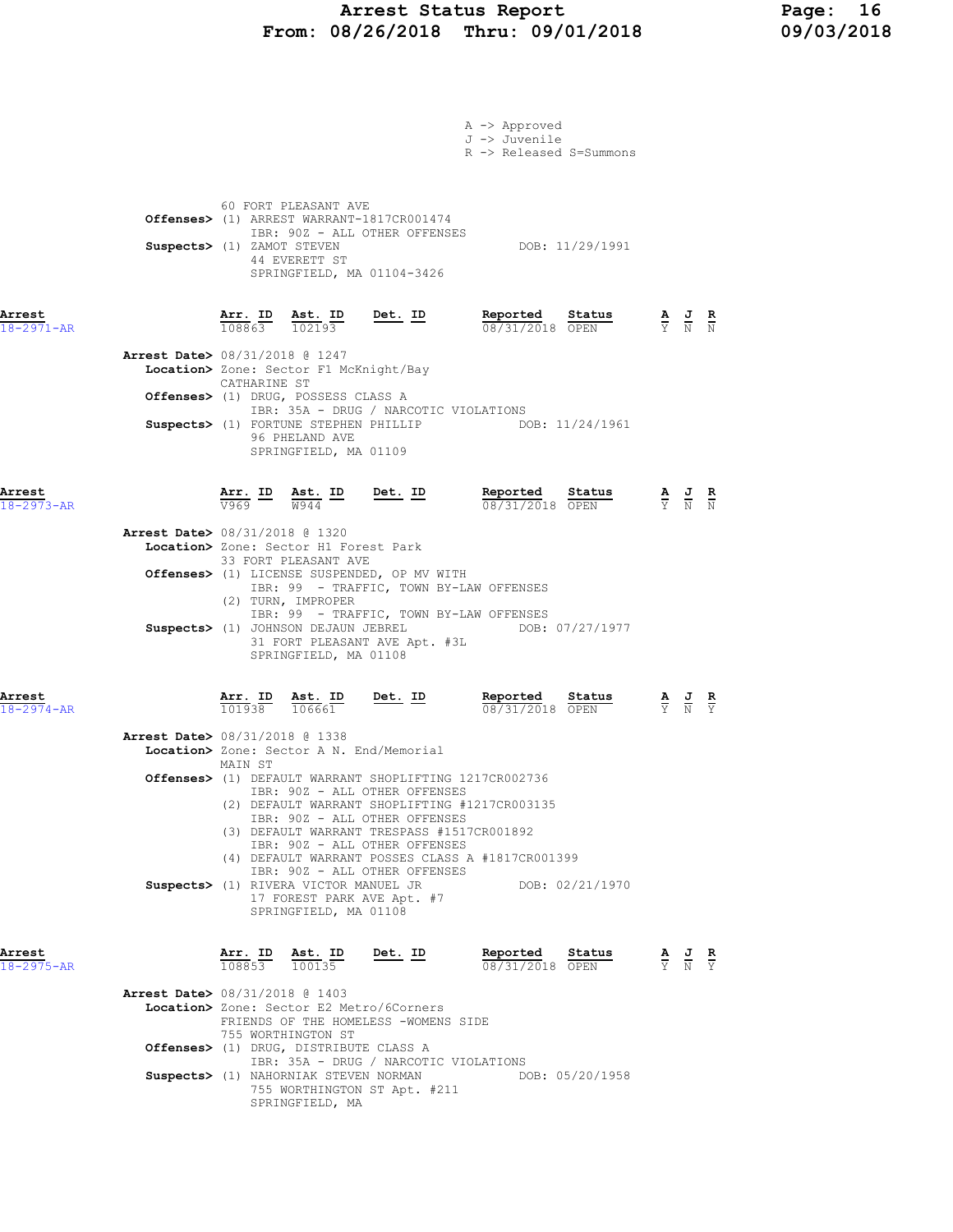# Arrest Status Report Page: 17 From: 08/26/2018 Thru: 09/01/2018

|                                          |                             |                                                                                                                                |                                                                                                                                                                                                | A -> Approved<br>J -> Juvenile<br>R -> Released S=Summons                                                                     |                                                                                                 |                                                                                                 |  |
|------------------------------------------|-----------------------------|--------------------------------------------------------------------------------------------------------------------------------|------------------------------------------------------------------------------------------------------------------------------------------------------------------------------------------------|-------------------------------------------------------------------------------------------------------------------------------|-------------------------------------------------------------------------------------------------|-------------------------------------------------------------------------------------------------|--|
| Arrest<br>$18 - 2977 - AR$               |                             |                                                                                                                                | $\frac{\texttt{Arr.}}{102193}$ $\frac{\texttt{ Ast.}}{K456}$ ID Det. ID                                                                                                                        | Reported<br>Status<br>08/31/2018 OPEN                                                                                         |                                                                                                 | $\frac{\mathbf{A}}{\mathbf{Y}}$ $\frac{\mathbf{J}}{\mathbf{N}}$ $\frac{\mathbf{R}}{\mathbf{N}}$ |  |
| <b>Arrest Date&gt;</b> 08/31/2018 @ 1330 | HEBRON ST                   | Suspects> (1) MALDONADO EMMANUEL                                                                                               | Location> Zone: Sector A N. End/Memorial<br>Offenses> (1) DRUG, POSSESS CLASS B, SUBSQ.OFF.<br>IBR: 35A - DRUG / NARCOTIC VIOLATIONS<br>14 MEDFORD ST Apt. #3FLR<br>SPRINGFIELD, MA 01107-0000 | DOB: 06/11/1988                                                                                                               |                                                                                                 |                                                                                                 |  |
| Arrest<br>$18 - 2978 - AR$               |                             |                                                                                                                                | $\frac{\texttt{Arr. ID}}{102193}$ $\frac{\texttt{ Ast. ID}}{108863}$ Det. ID                                                                                                                   | Reported<br>Status<br>08/31/2018 OPEN                                                                                         | $\frac{\mathbf{A}}{\mathbf{Y}}$ $\frac{\mathbf{J}}{\mathbf{N}}$ $\frac{\mathbf{R}}{\mathbf{N}}$ |                                                                                                 |  |
| Arrest Date> 08/31/2018 @ 1506           | HEBRON ST                   | Suspects> (1) MARTIN NOE EDGARDO<br>35 MORGAN ST Apt. #13<br>SPRINGFIELD, MA 01107                                             | Location> Zone: Sector A N. End/Memorial<br>Offenses> (1) DRUG, DISTRIBUTE CLASS B<br>IBR: 35A - DRUG / NARCOTIC VIOLATIONS                                                                    | DOB: 11/04/1969                                                                                                               |                                                                                                 |                                                                                                 |  |
| Arrest<br>18-2979-AR                     |                             |                                                                                                                                | $\frac{\texttt{Arr.}}{112475}$ $\frac{\texttt{Ab.}}{107783}$ Det. ID                                                                                                                           | <u>Reported</u><br>Status<br>08/31/2018 OPEN                                                                                  |                                                                                                 | $\frac{\mathbf{A}}{\mathbf{Y}}$ $\frac{\mathbf{J}}{\mathbf{N}}$ $\frac{\mathbf{R}}{\mathbf{Y}}$ |  |
| <b>Arrest Date&gt;</b> 08/31/2018 @ 1727 | 80 WASON AVE<br>(3) ASSAULT | (4) THREAT TO COMMIT CRIME<br>IBR: 13C - INTIMIDATION<br>Suspects> (1) WALSH SEAN MICHAEL<br>8 STATE ST<br>WESTFIELD, MA 01085 | Location> Zone: Sector A N. End/Memorial<br>BAYSTATE MRI & IMAGING CENTER<br>IBR: 90Z - ALL OTHER OFFENSES<br>(2) MOTOR VEH, MALICIOUS DAMAGE TO<br>IBR: 13B - SIMPLE ASSAULT                  | Offenses> (1) ARREST WARRANT ) 1817CR002067 HOLYOKE DISTRICT)<br>IBR: 290 - DESTRUCTION / DAMAGE / VANDALI<br>DOB: 04/21/1986 |                                                                                                 |                                                                                                 |  |
| Arrest<br>18-2980-AR                     |                             | $\overline{112457}$ $\overline{050444}$                                                                                        | Arr. ID Ast. ID Det. ID                                                                                                                                                                        | Reported Status<br>08/31/2018 OPEN                                                                                            |                                                                                                 | $\frac{\mathbf{A}}{\mathbf{Y}}$ $\frac{\mathbf{J}}{\mathbf{N}}$ $\frac{\mathbf{R}}{\mathbf{Y}}$ |  |
| Arrest Date> 08/31/2018 @ 1807           | <b>CVS</b>                  |                                                                                                                                | Location> Zone: Sector B2 Liberty Heights                                                                                                                                                      |                                                                                                                               |                                                                                                 |                                                                                                 |  |
|                                          | 970 ST JAMES AVE            | Offenses> (1) DEFAULT WARRANT<br>IBR: 23C - SHOPLIFTING                                                                        | IBR: 90Z - ALL OTHER OFFENSES<br>(2) SHOPLIFTING BY ASPORTATION<br>(3) NUMBER PLATE VIOLATION TO CONCEAL ID                                                                                    |                                                                                                                               |                                                                                                 |                                                                                                 |  |
|                                          |                             | Suspects> (1) SANTIAGO WALDEMAR<br>73 OAK ST                                                                                   | SPRINGFIELD, MA 01109-4248                                                                                                                                                                     | IBR: 99 - TRAFFIC, TOWN BY-LAW OFFENSES<br>DOB: 06/19/1979                                                                    |                                                                                                 |                                                                                                 |  |

| Arrest     |                                | Arr. | ID | Ast. ID | Det. ID | Reported        | Status |        | AJ R  | $\sim$ |
|------------|--------------------------------|------|----|---------|---------|-----------------|--------|--------|-------|--------|
| 18-2981-AR |                                | D662 |    | C802    |         | 08/31/2018 OPEN |        | $\sim$ | Y N N |        |
|            | Arrest Date> 08/31/2018 @ 1840 |      |    |         |         |                 |        |        |       |        |

Location> Zone: Sector F1 McKnight/Bay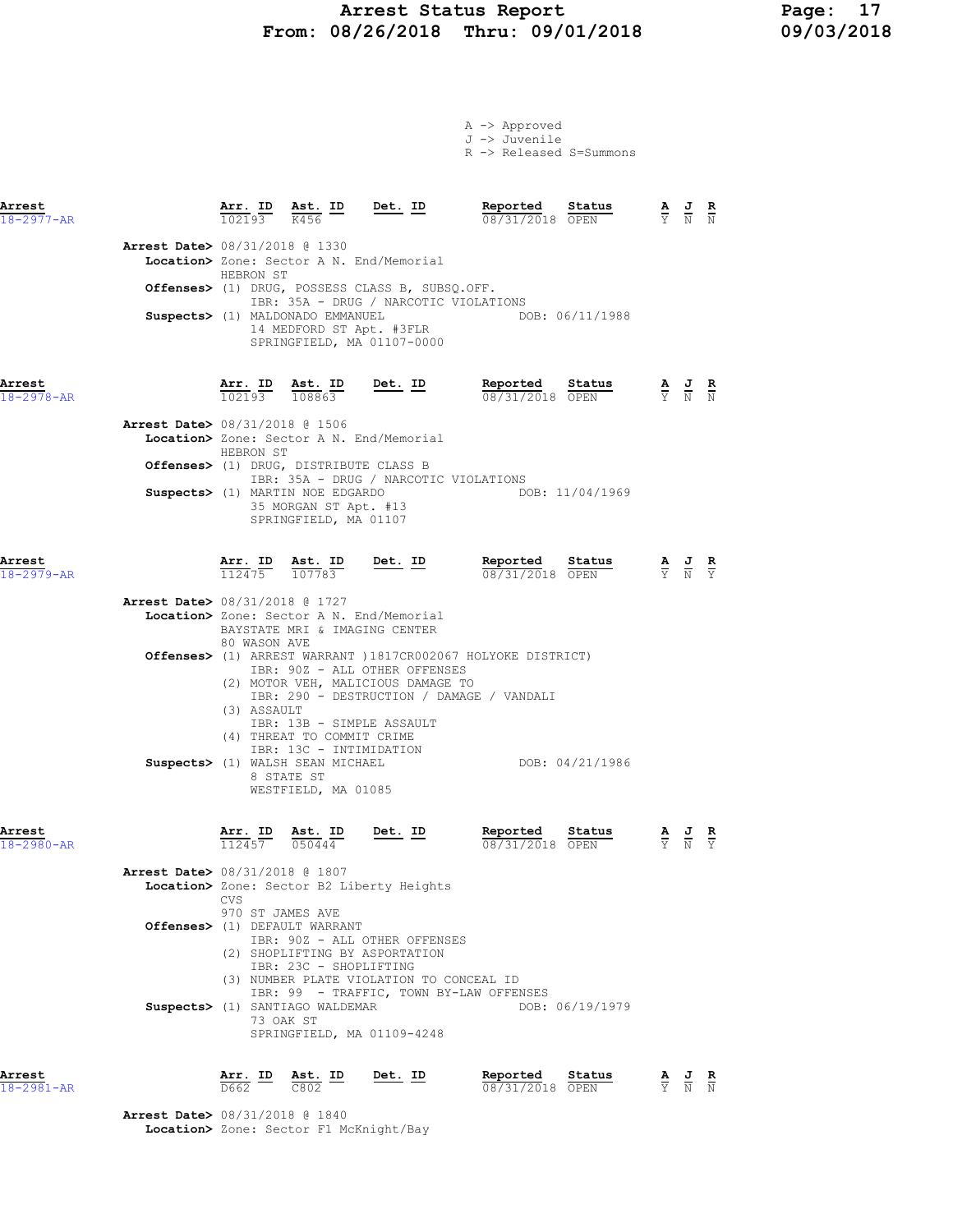### Arrest Status Report Page: 18 From: 08/26/2018 Thru: 09/01/2018 09/03/2018

|                            |                                                                                                                                                                                                                                                                                        |                                       | A -> Approved<br>J -> Juvenile<br>R -> Released S=Summons |                                                                                                 |                                                                                                 |                                                                                                 |  |
|----------------------------|----------------------------------------------------------------------------------------------------------------------------------------------------------------------------------------------------------------------------------------------------------------------------------------|---------------------------------------|-----------------------------------------------------------|-------------------------------------------------------------------------------------------------|-------------------------------------------------------------------------------------------------|-------------------------------------------------------------------------------------------------|--|
|                            | STATE ST<br>Offenses> (1) DRUG, POSSESS TO DISTRIB CLASS B<br>Suspects> (1) CARIDE ANTONIO<br>561 S CANAL Apt. #522<br>HOLYOKE, MA 01040                                                                                                                                               | IBR: 35A - DRUG / NARCOTIC VIOLATIONS |                                                           | DOB: 09/02/1990                                                                                 |                                                                                                 |                                                                                                 |  |
| Arrest<br>$18 - 2982 - AR$ | 106895 51390                                                                                                                                                                                                                                                                           |                                       | Reported Status<br>08/31/2018 OPEN                        | $\frac{\mathbf{A}}{\mathbf{Y}}$ $\frac{\mathbf{J}}{\mathbf{N}}$ $\frac{\mathbf{R}}{\mathbf{N}}$ |                                                                                                 |                                                                                                 |  |
|                            | <b>Arrest Date&gt;</b> 08/31/2018 @ 1841<br>Location> Zone: Sector F1 McKnight/Bay<br>STATE ST                                                                                                                                                                                         |                                       |                                                           |                                                                                                 |                                                                                                 |                                                                                                 |  |
|                            | <b>Offenses&gt;</b> (1) (HOLYOKE)DW#1617CR002357 - SHOPLIFTING<br>IBR: 90Z - ALL OTHER OFFENSES<br>(2) (HOLYOKE) DW#1717CR000023- SHOPLIFTING<br>IBR: 90Z - ALL OTHER OFFENSES                                                                                                         |                                       |                                                           |                                                                                                 |                                                                                                 |                                                                                                 |  |
|                            | (3) (HOLYOKE) DW#1517CR003686 - REC STLN & CHPT 90 OFFS.<br>IBR: 90Z - ALL OTHER OFFENSES<br>Suspects> (1) HERNANDEZ EFRAIN<br>101 PROSPECT Apt. #2FLR<br>ENFIELD, CT                                                                                                                  |                                       | DOB: 03/13/1985                                           |                                                                                                 |                                                                                                 |                                                                                                 |  |
| Arrest<br>$18 - 2983 - AR$ | $\frac{\texttt{Arr. ID}}{106661}$ $\frac{\texttt{ Ast. ID}}{108863}$ Det. ID                                                                                                                                                                                                           |                                       | Reported Status<br>08/31/2018 OPEN                        |                                                                                                 |                                                                                                 | $\frac{\mathbf{A}}{\mathbf{Y}}$ $\frac{\mathbf{J}}{\mathbf{N}}$ $\frac{\mathbf{R}}{\mathbf{Y}}$ |  |
|                            | <b>Arrest Date&gt;</b> 08/31/2018 @ 2000<br>Location> Zone: Sector A N. End/Memorial<br>2775 MAIN ST                                                                                                                                                                                   |                                       |                                                           |                                                                                                 |                                                                                                 |                                                                                                 |  |
|                            | Offenses> (1) DEFAULT WARRANT DOCKET#1723CR005388 POSS CLASS A, DISORDER<br>IBR: 90Z - ALL OTHER OFFENSES<br>Suspects> (1) NIEVES-MONTANEZ JORGE A 123 DOB: 07/07/1962<br>69 BAY MEADOW RD Apt. #B<br>SPRINGFIELD, MA                                                                  |                                       |                                                           |                                                                                                 |                                                                                                 |                                                                                                 |  |
| Arrest<br>$18 - 2984 - AR$ | $\frac{\texttt{Arr. ID}}{102711}$ $\frac{\texttt{ Ast. ID}}{103601}$ Det. ID                                                                                                                                                                                                           |                                       | Reported<br>08/31/2018 OPEN                               | Status                                                                                          | $\frac{\mathbf{A}}{\mathbf{Y}}$ $\frac{\mathbf{J}}{\mathbf{N}}$ $\frac{\mathbf{R}}{\mathbf{N}}$ |                                                                                                 |  |
|                            | <b>Arrest Date&gt;</b> 08/31/2018 @ 2000<br>Location> Zone: Sector E1 Metro/South End<br>49 MILL ST<br>Offenses> (1) ARREST WARRANT DOCKET# 1823CR002799<br>IBR: 90Z - ALL OTHER OFFENSES                                                                                              |                                       |                                                           |                                                                                                 |                                                                                                 |                                                                                                 |  |
|                            | Suspects> (1) WILLIAMS MARQUIS JAMAL<br>29 SCHOOL ST<br>SPRINGFIELD, MA 01109                                                                                                                                                                                                          |                                       |                                                           | DOB: 01/15/1994                                                                                 |                                                                                                 |                                                                                                 |  |
| Arrest<br>18-2985-AR       | Arr. ID<br>Ast. ID<br>101948<br>101951                                                                                                                                                                                                                                                 | Det. ID                               | Reported<br>08/31/2018 OPEN                               | Status                                                                                          |                                                                                                 | $\frac{\mathbf{A}}{\mathbf{Y}}$ $\frac{\mathbf{J}}{\mathbf{N}}$ $\frac{\mathbf{R}}{\mathbf{Y}}$ |  |
|                            | <b>Arrest Date&gt; 08/31/2018 @ 2155</b><br>Location> Zone: Sector E2 Metro/6Corners<br>45 SCHOOL ST<br>Offenses> (1) DEFAULT WARRANT<br>IBR: 90Z - ALL OTHER OFFENSES<br>(2) DEFAULT WARRANT<br>IBR: 90Z - ALL OTHER OFFENSES<br>(3) DEFAULT WARRANT<br>IBR: 90Z - ALL OTHER OFFENSES |                                       |                                                           |                                                                                                 |                                                                                                 |                                                                                                 |  |
|                            | (4) DEFAULT WARRANT<br>IBR: 90Z - ALL OTHER OFFENSES<br>(5) DEFAULT WARRANT<br>IBR: 90Z - ALL OTHER OFFENSES<br>Suspects> (1) ORTIZ PABON JEFFREY<br>***UNKNOWN***                                                                                                                     |                                       |                                                           | DOB: 08/01/1980                                                                                 |                                                                                                 |                                                                                                 |  |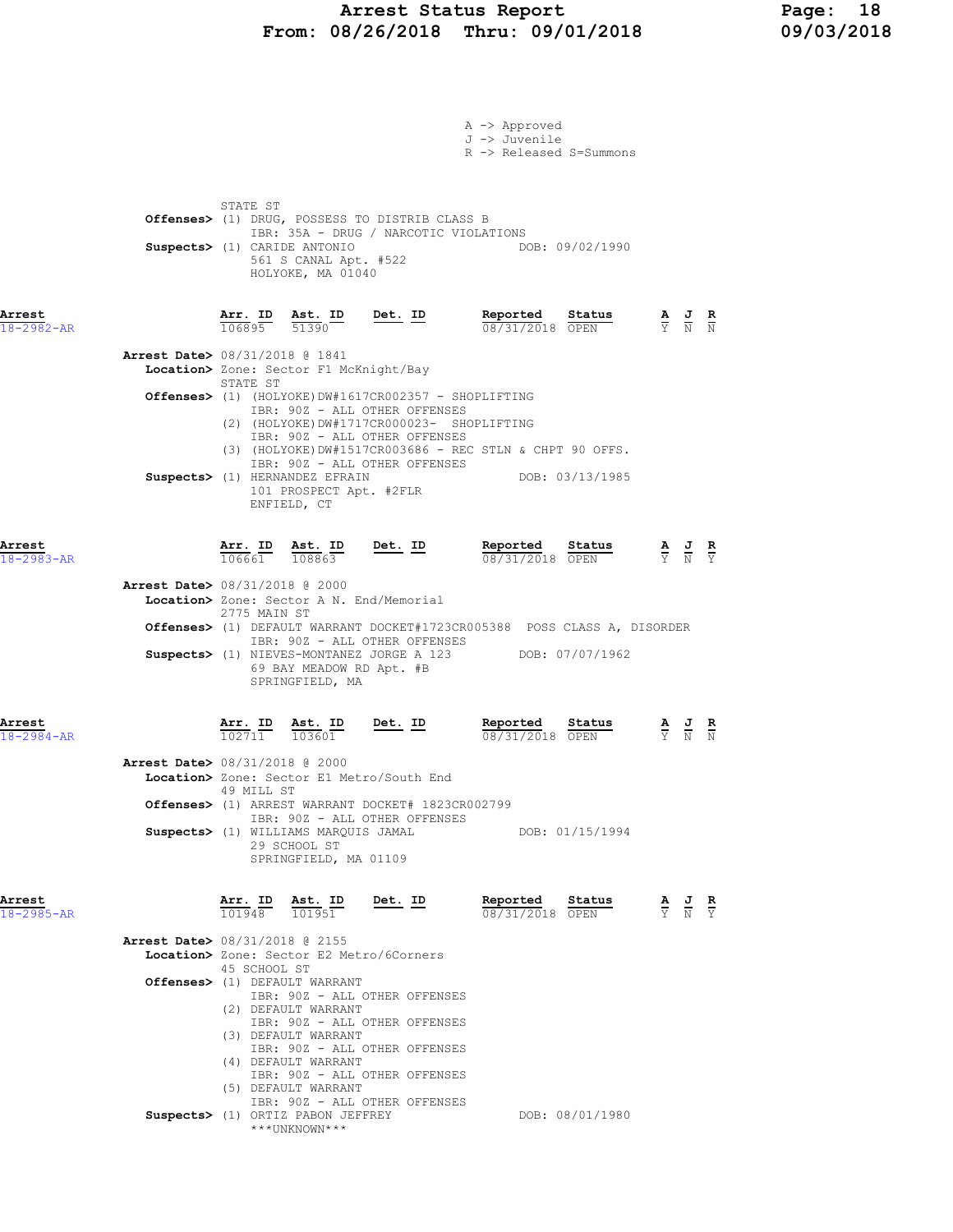#### Arrest Status Report 19<br>18/26/2018 Thru: 09/01/2018 19/03/2018 From: 08/26/2018 Thru: 09/01/2018

A -> Approved J -> Juvenile

R -> Released S=Summons

SPRINGFIELD, MA

(3) RESIST ARREST

| Arrest<br>$18 - 2987 - AR$ |                                                                | Arr. ID Ast. ID<br>104282 | 109489                                                                     | Det. ID                                                                                                                                                               | Reported<br>09/01/2018 OPEN | Status          | $\frac{\mathbf{A}}{\mathrm{Y}}$ $\frac{\mathbf{J}}{\mathrm{N}}$                                       | $\frac{R}{N}$ |
|----------------------------|----------------------------------------------------------------|---------------------------|----------------------------------------------------------------------------|-----------------------------------------------------------------------------------------------------------------------------------------------------------------------|-----------------------------|-----------------|-------------------------------------------------------------------------------------------------------|---------------|
|                            | <b>Arrest Date&gt; 09/01/2018 @ 0025</b>                       | MGM CASINO<br>1 MGM WAY   | <b>Offenses&gt;</b> (1) DISORDERLY CONDUCT                                 | Location> Zone: Sector E1 Metro/South End                                                                                                                             |                             |                 |                                                                                                       |               |
|                            |                                                                |                           | Suspects> (1) ANDERSON ANDRE<br>133 DUNCASTER RD<br>BLOOMFIELD, CT 06002   | IBR: 90C - DISORDERLY CONDUCT                                                                                                                                         |                             | DOB: 04/25/1993 |                                                                                                       |               |
| Arrest<br>$18 - 2988 - AR$ |                                                                |                           | $\frac{\texttt{Arr.}}{\texttt{C240}}$ $\frac{\texttt{ID}}{102711}$         | $Det. ID$                                                                                                                                                             | Reported<br>09/01/2018 OPEN | Status          | $\frac{\mathbf{A}}{\overline{Y}}$ $\frac{\mathbf{J}}{\overline{N}}$ $\frac{\mathbf{R}}{\overline{N}}$ |               |
|                            | <b>Arrest Date&gt;</b> 09/01/2018 @ 0245                       | MAIN ST                   | <b>Offenses&gt;</b> (1) DISORDERLY CONDUCT                                 | Location> Zone: Sector E1 Metro/South End                                                                                                                             |                             |                 |                                                                                                       |               |
|                            |                                                                |                           | Suspects> (1) MARIN LUIS ANTONIO<br>32 LORETTA ST<br>SPRINGFIELD, MA 01109 | IBR: 90C - DISORDERLY CONDUCT                                                                                                                                         |                             | DOB: 09/29/1994 |                                                                                                       |               |
| Arrest<br>$18 - 2990 - AR$ |                                                                | Arr. ID<br>R546           |                                                                            | $rac{\text{Ast.}}{M413}$ ID Det. ID                                                                                                                                   | Reported<br>09/01/2018 OPEN | Status          | $\frac{\mathbf{A}}{\overline{Y}}$ $\frac{\mathbf{J}}{\overline{N}}$ $\frac{\mathbf{R}}{\overline{N}}$ |               |
|                            | Arrest Date> 09/01/2018 @ 1015<br>Offenses> (1) ARREST WARRANT | 1 MGM WAY                 |                                                                            | Location> Zone: Sector E1 Metro/South End                                                                                                                             |                             |                 |                                                                                                       |               |
|                            | Suspects> (1) JONES PAULA                                      |                           | 36 GREENACRE SQ<br>SPRINGFIELD, MA                                         | IBR: 90Z - ALL OTHER OFFENSES                                                                                                                                         |                             | DOB: 03/02/1963 |                                                                                                       |               |
| Arrest<br>$18 - 2991 - AR$ |                                                                |                           | $\frac{\texttt{Arr.}}{109788}$ $\frac{\texttt{ Ast.}}{103389}$             | $Det. ID$                                                                                                                                                             | Reported<br>09/01/2018 OPEN | Status          | $\frac{\mathbf{A}}{\mathbf{Y}}$ $\frac{\mathbf{J}}{\mathbf{N}}$ $\frac{\mathbf{R}}{\mathbf{Y}}$       |               |
|                            | Arrest Date> 09/01/2018 @ 1644                                 | SCHOOL ST                 |                                                                            | Location> Zone: Sector E2 Metro/6Corners                                                                                                                              |                             |                 |                                                                                                       |               |
|                            |                                                                |                           |                                                                            | Offenses> (1) DEFAULT WARRANT- 1823CR002295<br>IBR: 90Z - ALL OTHER OFFENSES<br>(2) DRUG, POSSESS TO DISTRIB CLASS B, SUBSQ.<br>IBR: 35A - DRUG / NARCOTIC VIOLATIONS |                             |                 |                                                                                                       |               |
|                            |                                                                |                           | Suspects> (1) ROSADO JUAN JOSE<br>44 MYRTLE ST Apt. #APT32                 | SPRINGFIELD, MA 01101-0308                                                                                                                                            |                             | DOB: 12/15/1979 |                                                                                                       |               |
| Arrest<br>$18 - 2993 - AR$ |                                                                | Arr. ID<br>103601         | <b>Ast.</b> ID<br>$\frac{102711}{}$                                        | Det. ID                                                                                                                                                               | Reported<br>09/01/2018 OPEN | Status          | $\frac{\mathbf{A}}{\mathbf{Y}}$ $\frac{\mathbf{J}}{\mathbf{N}}$ $\frac{\mathbf{R}}{\mathbf{Y}}$       |               |
|                            | <b>Arrest Date&gt; 09/01/2018 @ 1655</b>                       | 67 WEAVER RD              |                                                                            | Location> Zone: Sector B1 Liberty Heights                                                                                                                             |                             |                 |                                                                                                       |               |
|                            |                                                                | (2) TRESPASS              | Offenses> (1) DISORDERLY CONDUCT                                           | IBR: 90C - DISORDERLY CONDUCT<br>IBR: 90J - TRESPASS OF REAL PROPERTY                                                                                                 |                             |                 |                                                                                                       |               |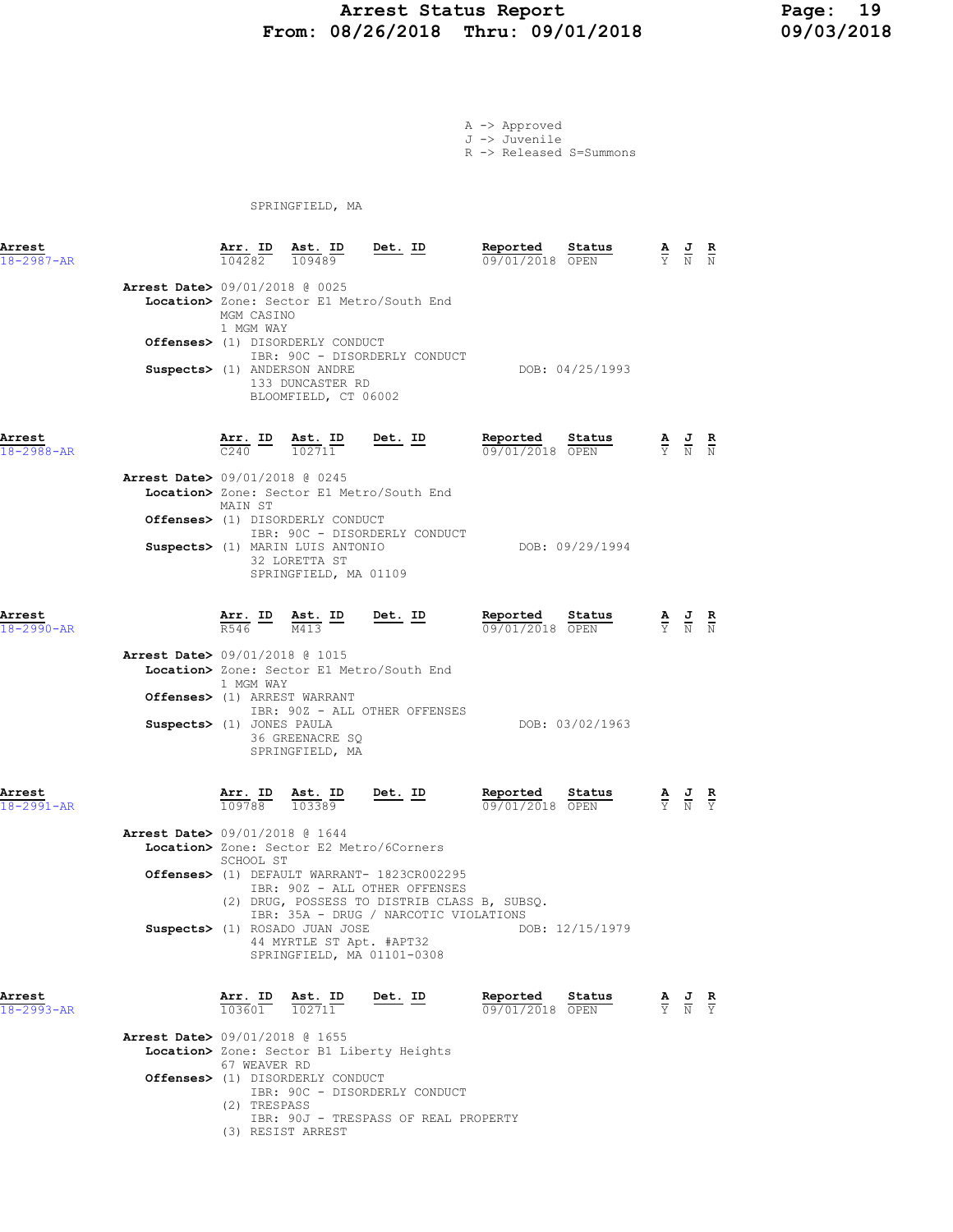# Arrest Status Report Page: 20<br>18/26/2018 Thru: 09/01/2018 09/03/2018 From:  $08/26/2018$  Thru:  $09/01/2018$

|                            | A -> Approved<br>J -> Juvenile<br>R -> Released S=Summons                                                                                                                                                                                                                                                                                                                                                                                                                                                                                                                                                                                                                                                                                                                                                |                                                                                                 |                                                                 |                        |
|----------------------------|----------------------------------------------------------------------------------------------------------------------------------------------------------------------------------------------------------------------------------------------------------------------------------------------------------------------------------------------------------------------------------------------------------------------------------------------------------------------------------------------------------------------------------------------------------------------------------------------------------------------------------------------------------------------------------------------------------------------------------------------------------------------------------------------------------|-------------------------------------------------------------------------------------------------|-----------------------------------------------------------------|------------------------|
|                            | IBR: 13B - SIMPLE ASSAULT<br>(4) SNOW/REC VEH UNREGISTERED<br>IBR: 99 - TRAFFIC, TOWN BY-LAW OFFENSES<br>(5) SNOW/REC VEH NOISE VIOLATION<br>IBR: 99 - TRAFFIC, TOWN BY-LAW OFFENSES<br>(6) SNOW/REC VEH HELMET VIOLATION<br>IBR: 99 - TRAFFIC, TOWN BY-LAW OFFENSES<br>(7) SNOW/REC VEH STOP FOR POLICE, FAIL<br>IBR: 99 - TRAFFIC, TOWN BY-LAW OFFENSES<br>(8) UNLICENSED OPERATION OF MV<br>IBR: 99 - TRAFFIC, TOWN BY-LAW OFFENSES<br>(9) DESTRUCTION OF PROPERTY -\$1200, WANTON<br>IBR: 290 - DESTRUCTION / DAMAGE / VANDALI<br>(10) VIOLATION DPW SIGNS (Ex. ONE WAY; MUST TURN)<br>IBR: 99 - TRAFFIC, TOWN BY-LAW OFFENSES<br>(11) INSPECTION/STICKER, NO<br>IBR: 99 - TRAFFIC, TOWN BY-LAW OFFENSES<br>Suspects> (1) OTERO-COLON JUAN<br>DOB: 07/30/1998<br>92 PLANTE CIR<br>CHICOPEE, MA 01013 |                                                                                                 |                                                                 |                        |
| Arrest<br>18-2994-AR       | $\frac{\text{Arr.}}{111442}$ $\frac{\text{B}}{101951}$ $\frac{\text{Det.}}{10195}$<br>Reported Status<br>$\overline{111442}$ $\overline{101951}$<br>09/01/2018 OPEN                                                                                                                                                                                                                                                                                                                                                                                                                                                                                                                                                                                                                                      | $\frac{\mathbf{A}}{\mathbf{Y}}$ $\frac{\mathbf{J}}{\mathbf{N}}$ $\frac{\mathbf{R}}{\mathbf{N}}$ |                                                                 |                        |
|                            | <b>Arrest Date&gt;</b> 09/01/2018 @ 1732<br>Location> Zone: Sector C East Springfield                                                                                                                                                                                                                                                                                                                                                                                                                                                                                                                                                                                                                                                                                                                    |                                                                                                 |                                                                 |                        |
|                            | 1435 CAREW ST                                                                                                                                                                                                                                                                                                                                                                                                                                                                                                                                                                                                                                                                                                                                                                                            |                                                                                                 |                                                                 |                        |
|                            | <b>Offenses&gt;</b> (1) UNLICENSED OPERATION OF MV<br>IBR: 99 - TRAFFIC, TOWN BY-LAW OFFENSES<br>(2) UNINSURED MOTOR VEHICLE<br>IBR: 99 - TRAFFIC, TOWN BY-LAW OFFENSES<br>(3) REGISTRATION SUSPENDED, OP MV WITH                                                                                                                                                                                                                                                                                                                                                                                                                                                                                                                                                                                        |                                                                                                 |                                                                 |                        |
|                            | IBR: 99 - TRAFFIC, TOWN BY-LAW OFFENSES<br>Suspects> (1) GOMEZ JORGE MANUEL<br>DOB: 08/06/1991<br>93 GROCHMAL AVE Apt. #140<br>SPRINGFIELD, MA                                                                                                                                                                                                                                                                                                                                                                                                                                                                                                                                                                                                                                                           |                                                                                                 |                                                                 |                        |
| Arrest<br>18-2995-AR       | Det. ID<br>Reported<br>Status<br>Arr. ID<br>Ast. ID<br>112458<br>050444<br>09/01/2018 OPEN                                                                                                                                                                                                                                                                                                                                                                                                                                                                                                                                                                                                                                                                                                               |                                                                                                 | $\frac{\mathbf{A}}{\mathbf{Y}}$ $\frac{\mathbf{J}}{\mathbf{N}}$ | $\frac{\mathbf{R}}{N}$ |
|                            | Arrest Date> 09/01/2018 @ 1725<br>Location> Zone: Sector B2 Liberty Heights                                                                                                                                                                                                                                                                                                                                                                                                                                                                                                                                                                                                                                                                                                                              |                                                                                                 |                                                                 |                        |
|                            | 1355 CAREW ST                                                                                                                                                                                                                                                                                                                                                                                                                                                                                                                                                                                                                                                                                                                                                                                            |                                                                                                 |                                                                 |                        |
|                            | <b>Offenses&gt;</b> (1) SNOW/REC VEH PUBLIC WAY, ON<br>IBR: 99 - TRAFFIC, TOWN BY-LAW OFFENSES<br>(2) STOP FOR POLICE, FAIL<br>IBR: 99 - TRAFFIC, TOWN BY-LAW OFFENSES<br>(3) ASSAULT W/DANGEROUS WEAPON<br>IBR: 13A - AGGRAVATED ASSAULT                                                                                                                                                                                                                                                                                                                                                                                                                                                                                                                                                                |                                                                                                 |                                                                 |                        |
|                            | (4) RESIST ARREST<br>IBR: 13B - SIMPLE ASSAULT<br>Suspects> (1) VAZQUEZ LUIS<br>DOB: 08/22/1994<br>84 TYLER ST Apt. #2<br>SPRINGFIELD, MA 01109                                                                                                                                                                                                                                                                                                                                                                                                                                                                                                                                                                                                                                                          |                                                                                                 |                                                                 |                        |
| Arrest<br>$18 - 2996 - AR$ | Arr. ID Ast. ID<br>Det. ID<br>Reported<br>Status<br>109788 103389<br>09/01/2018 OPEN                                                                                                                                                                                                                                                                                                                                                                                                                                                                                                                                                                                                                                                                                                                     | $\frac{\mathbf{A}}{\mathbf{Y}}$ $\frac{\mathbf{J}}{\mathbf{N}}$ $\frac{\mathbf{R}}{\mathbf{Y}}$ |                                                                 |                        |
|                            | Arrest Date> 09/01/2018 @ 1814<br>Location> Zone: Sector E2 Metro/6Corners                                                                                                                                                                                                                                                                                                                                                                                                                                                                                                                                                                                                                                                                                                                               |                                                                                                 |                                                                 |                        |
|                            | 61 HIGH ST                                                                                                                                                                                                                                                                                                                                                                                                                                                                                                                                                                                                                                                                                                                                                                                               |                                                                                                 |                                                                 |                        |
|                            | Offenses> (1) DEFAULT WARRANT - 1823CR002721<br>IBR: 90Z - ALL OTHER OFFENSES                                                                                                                                                                                                                                                                                                                                                                                                                                                                                                                                                                                                                                                                                                                            |                                                                                                 |                                                                 |                        |
|                            | Suspects> (1) MENDEZ JUAN ALBERTO<br>DOB: 08/14/1982<br>HOMELESS<br>SPRINGFIELD, MA                                                                                                                                                                                                                                                                                                                                                                                                                                                                                                                                                                                                                                                                                                                      |                                                                                                 |                                                                 |                        |